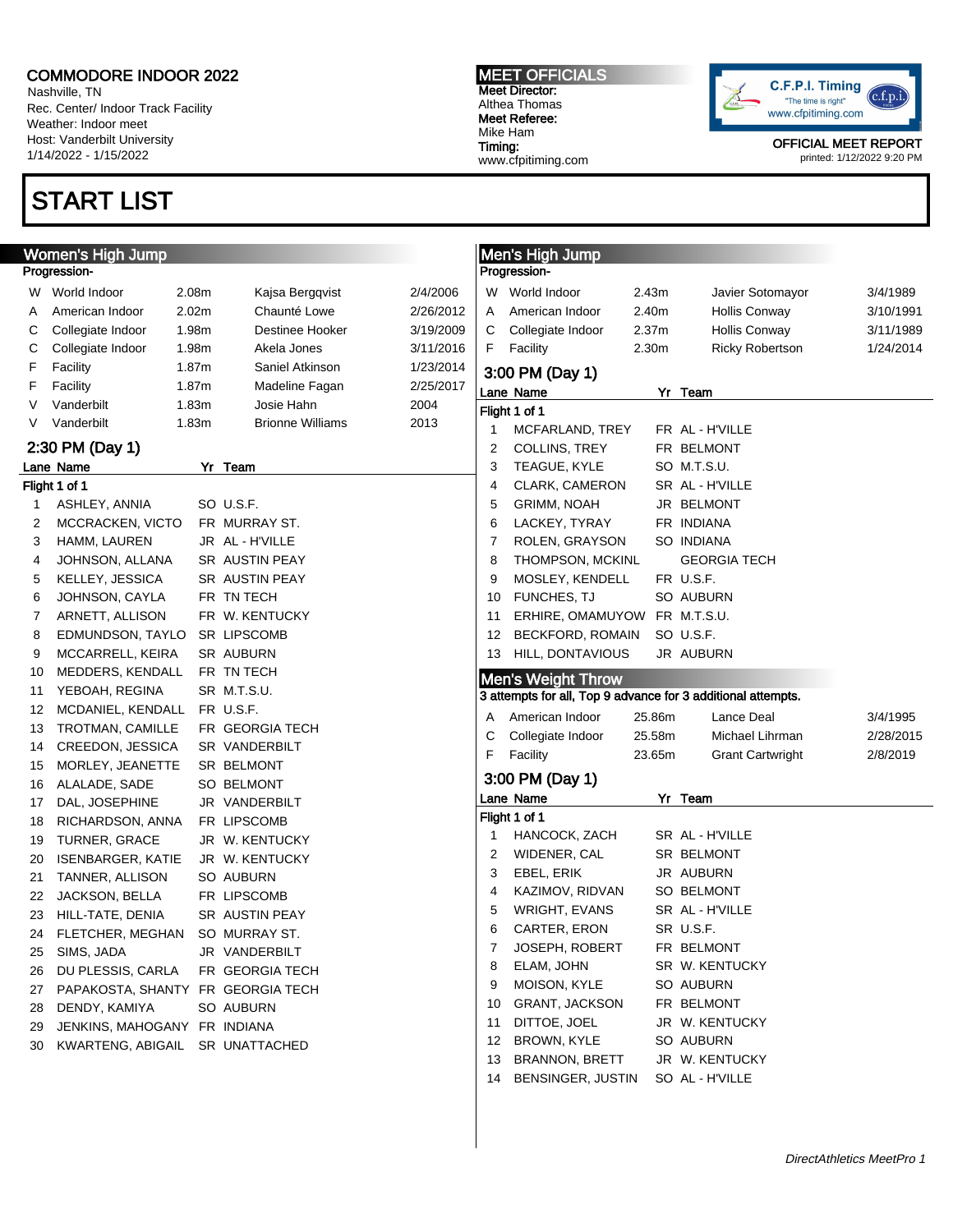Nashville, TN Rec. Center/ Indoor Track Facility Weather: Indoor meet Host: Vanderbilt University 1/14/2022 - 1/15/2022

## START LIST

MEET OFFICIALS Meet Director: Althea Thomas Meet Referee: Mike Ham Timing: www.cfpitiming.com



|        | <b>Women's Long Jump</b>                                     |       |                               |           |    | Men's Long Jump (cont'd)         |                   |                     |           |
|--------|--------------------------------------------------------------|-------|-------------------------------|-----------|----|----------------------------------|-------------------|---------------------|-----------|
|        | 3 attempts for all, 9 advance for 3 additional attempts      |       |                               |           |    | W World Indoor                   | 8.79m             | <b>Carl Lewis</b>   | 1/27/1984 |
| W      | World Indoor                                                 | 7.37m | <b>Heike Drechsler</b>        | 2/13/1988 | Α  | American Indoor                  | 8.79m             | <b>Carl Lewis</b>   | 1/27/1984 |
| Α      | American Indoor                                              | 7.23m | <b>Brittney Reese</b>         | 3/11/2012 | С  | Collegiate Indoor                | 8.59m             | Miguel Pate         | 3/1/2002  |
| С      | Collegiate Indoor                                            | 6.91m | <b>Whitney Gipson</b>         | 3/9/2012  | F  | Facility                         | 8.13m             | Zack Bazile         | 2/9/2018  |
| С      | Collegiate Indoor                                            | 6.93m | <b>Tara Davis</b>             | 3/12/2021 |    |                                  |                   |                     |           |
| F      | Facility                                                     | 6.82m | Sha'Keela Saunders            | 2/24/2017 |    | 3:00 PM (Day 1)                  |                   |                     |           |
| V      | Vanderbilt                                                   | 5.99m | Ryan Tolbert                  | 1996      |    | Lane Name                        |                   | Yr Team             |           |
|        |                                                              |       |                               |           |    | Flight 1 of 2                    |                   |                     |           |
|        | 3:00 PM (Day 1)                                              |       |                               |           |    | COLLINS, TREY                    |                   | FR BELMONT          |           |
|        | Lane Name                                                    |       | Yr Team                       |           | 2  | LAWLER, NOAH                     |                   | FR AL-H'VILLE       |           |
|        | Flight 1 of 2                                                |       |                               |           | 3  | SMITH, BRIAN                     |                   | FR WILLIAM CAREY    |           |
| 1      | AKILI, ANYA                                                  |       | JR TN TECH                    |           | 4  | JORDAN, THOMAS                   |                   | SR AL - H'VILLE     |           |
| 2      | SEEBERGER, LAURA                                             |       | FR MURRAY ST.                 |           | 5  | BRYANT, ELLIOTT                  |                   | SO W. KENTUCKY      |           |
| 3      | CREEDON, JESSICA                                             |       | SR VANDERBILT                 |           | 6  | SCHELL, BAKER                    |                   | FR AL - H'VILLE     |           |
| 4      | O'BANNER, A'KYRAH                                            |       | FR U.S.F.                     |           | 7  | TEAGUE, KYLE                     |                   | SO M.T.S.U.         |           |
| 5      | KELLEY, JESSICA                                              |       | SR AUSTIN PEAY                |           | 8  | ROBERTSON, IAN                   |                   | SO BELMONT          |           |
| 6      | SCOTT, ALLIE                                                 |       | <b>SR LIPSCOMB</b>            |           |    | Flight 2 of 2                    |                   |                     |           |
| 7      | VANCE, LYNNIKA                                               |       | SO M.T.S.U.                   |           |    | AJAMA, DAVID                     |                   | SO U.S.F.           |           |
| 8      | JOHNSON, CAYLA                                               |       | FR TN TECH                    |           | 2  | ROWELL, LEDANIAN                 |                   | FR WILLIAM CAREY    |           |
| 9      | MIDGET, ANAIYA                                               |       | FR M.T.S.U.                   |           | 3  | <b>CLARK, KALEB</b>              |                   | SR WILLIAM CAREY    |           |
| 10     | <b>GESLER, ELERI</b>                                         |       | JR MURRAY ST.                 |           | 4  | GRAYS, KYNTON                    |                   | SO INDIANA          |           |
| 11     | DAL, JOSEPHINE                                               |       | JR VANDERBILT                 |           | 5  | O'NEAL, CAMERON                  |                   | <b>GEORGIA TECH</b> |           |
| 12     | <b>VOLLET, ANNA</b>                                          |       | JR MURRAY ST.                 |           | 6  | STEINER, VICTOR                  |                   | FR U.S.F.           |           |
| 13     | MCCLELLAND, CAMA                                             |       | JR AUSTIN PEAY                |           | 7  | ONYEKWELU, BENJA                 |                   | JR M.T.S.U.         |           |
| 14     | MOORE, RAELEE                                                |       | FR LIPSCOMB                   |           | 8  | EARLS, JAIQUAN                   |                   | SR INDIANA          |           |
| 15     | WALKER, LENNEX                                               |       | SR AUSTIN PEAY                |           | 9  | EDMONDSON, DAVID                 |                   | SO AUBURN           |           |
|        | Flight 2 of 2<br>MCELHANEY, AISLINN SO LIPSCOMB              |       |                               |           |    | <b>Men's Pole Vault</b>          |                   |                     |           |
| 1      |                                                              |       | FR AUBURN                     |           |    | Progression-                     |                   |                     |           |
| 2<br>3 | LONNEMAN, MEGAN<br>JONES, NEVAGANT                           |       |                               |           | W  | World Indoor                     | 6.18m             | Mondo Deplantis     | 2/15/2020 |
|        | JONES, IMANI                                                 |       | SO WILLIAM CAREY<br>SR AUBURN |           | Α  | American Indoor                  | 6.01 <sub>m</sub> | Sam Kendrick        | 2/8/2020  |
| 4<br>5 | TOUSSAINT, MARIAH                                            |       | MOVING FORWARD                |           | C  | Collegiate Indoor                | 6.00m             | K.C. Lightfoot      | 2/13/2021 |
| 6      | ALLEN, SAMARIA                                               |       | FR TN TECH                    |           | F  | Facility                         | 5.71m             | Sam Kendricks       | 1/29/2016 |
| 7      | VANZANDT, RONNI                                              |       | SO AL - H'VILLE               |           |    | 4:00 PM (Day 1)                  |                   |                     |           |
| 8      | WILLIAMS, MIKAYLA                                            |       | SO GEORGIA TECH               |           |    | Lane Name                        |                   | Yr Team             |           |
| 9      | <b>BENTON, AKERA</b>                                         |       | JR M.T.S.U.                   |           |    | Flight 1 of 1                    |                   |                     |           |
| 10     | JONES, BRITTANY                                              |       | SR WILLIAM CAREY              |           |    | 1 DINSBEER, AIDAN                |                   | FR BELMONT          |           |
| 11     | BAILEY, JORDAN                                               |       | FR AL - H'VILLE               |           | 2  | ROSENHOOVER, MAR JR AL - H'VILLE |                   |                     |           |
| 12     | <b>GRIMES, TAYLOR</b>                                        |       | <b>JR GEORGIA TECH</b>        |           | 3  | BAZZONI, NICK                    |                   | FR BELMONT          |           |
| 13     | JOHNSON, LOREN                                               |       | SO U.S.F.                     |           | 4  | PERRY, KNOX                      |                   | JR BELMONT          |           |
|        | 14 FERNANDEZ-SOLA, P                                         |       | SO INDIANA                    |           | 5  | MAZZACANO, MATTH                 |                   | <b>GEORGIA TECH</b> |           |
|        | 15 HEDDENS, ELISE                                            |       | FR AUBURN                     |           | 6  | MONTGOMERY, DEV                  |                   | SO W. KENTUCKY      |           |
|        |                                                              |       |                               |           | 7  | ASPLUND, MATTHEW                 |                   | SO AUBURN           |           |
|        | Men's Long Jump                                              |       |                               |           | 8  | HILL, GARRISON                   |                   | SR AL-H'VILLE       |           |
|        | 3 attempts for all, Top 9 advance for 3 additional attempts. |       |                               |           | 9  | <b>BABIN, KOBE</b>               |                   | FR U.S.F.           |           |
|        |                                                              |       |                               |           | 10 | <b>BAKER, STONE</b>              |                   | SO U.S.F.           |           |
|        |                                                              |       |                               |           | 11 | COURSON, JAMES                   |                   | JR AUBURN           |           |
|        |                                                              |       |                               |           |    |                                  |                   |                     |           |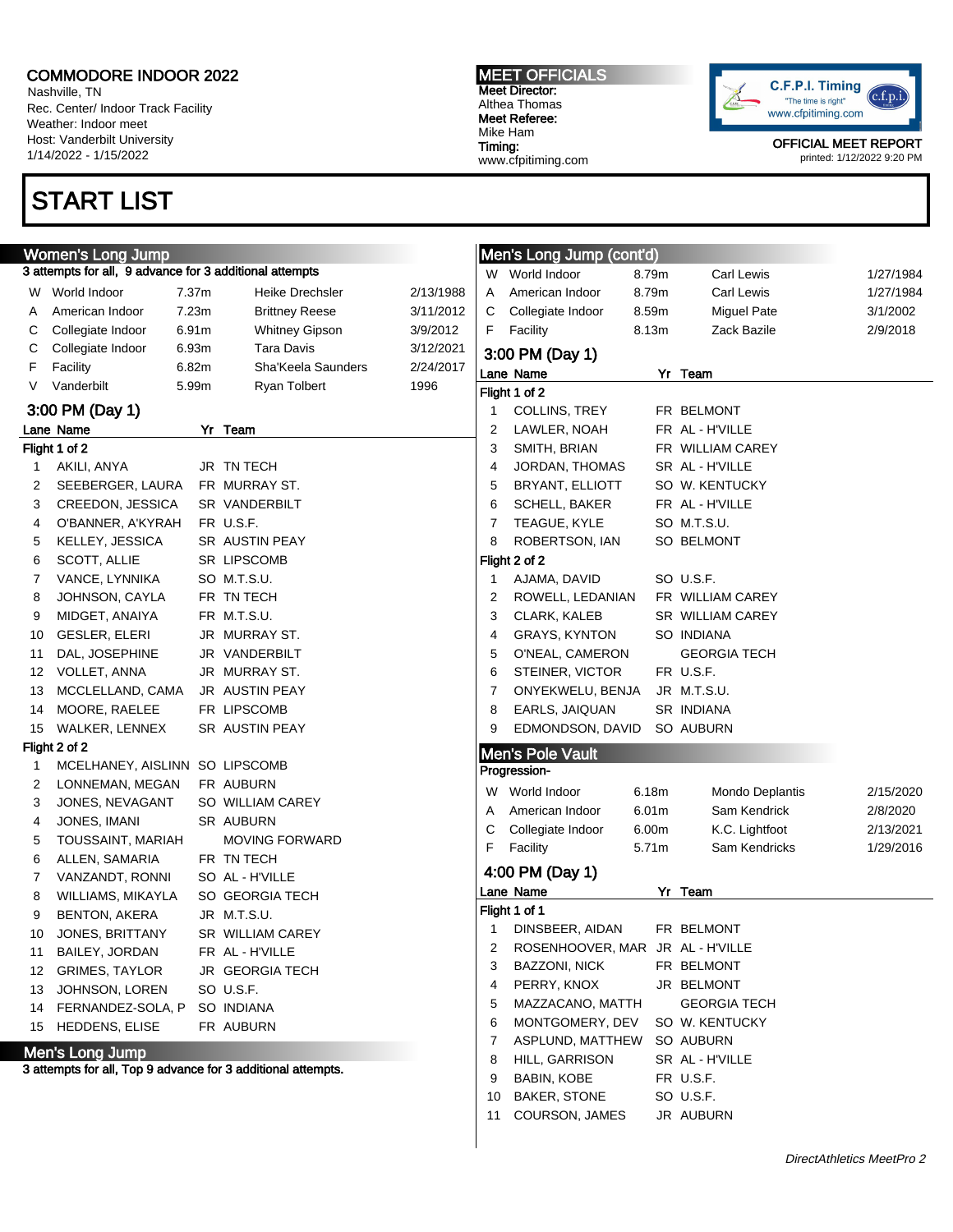Nashville, TN Rec. Center/ Indoor Track Facility Weather: Indoor meet Host: Vanderbilt University 1/14/2022 - 1/15/2022

## START LIST

#### MEET OFFICIALS Meet Director: Althea Thomas Meet Referee: Mike Ham Timing: www.cfpitiming.com



| <b>Women's Weight Throw</b> |                                                              |        |                                     |           |    | Women's 200 Meters (cont'd)       |       |                         |           |
|-----------------------------|--------------------------------------------------------------|--------|-------------------------------------|-----------|----|-----------------------------------|-------|-------------------------|-----------|
|                             | 3 attempts for all, Top 9 advance for 3 additional attempts. |        |                                     |           |    | 5:30 PM (Day 1)                   |       |                         |           |
| A                           | American Indoor                                              | 25.60m | Gwen Berry                          | 3/10/2007 |    | Lane Name                         |       | Yr Team                 |           |
| С                           | Collegiate Indoor                                            | 25.56m | <b>Brittany Riley</b>               | 3/10/2007 | 6  | MCSWAIN, JAKAYLA                  |       | JR MURRAY ST.           |           |
| F                           | Facility                                                     | 25.27m | Gwen Berry                          | 2/9/2018  |    | Section 3 of 7                    |       |                         |           |
| V                           | Vanderbilt                                                   | 17.82m | Vensherrie Campbell                 | 2004      | 2  | ALVARADO, ABIGAIL                 |       | FR LIPSCOMB             |           |
|                             | 5:30 PM (Day 1)                                              |        |                                     |           | 3  | BURNETT, CHELSIE                  |       | JR AL - H'VILLE         |           |
|                             | Lane Name                                                    |        | Yr Team                             |           | 4  | AKILI, ANYA                       |       | JR TN TECH              |           |
|                             | Flight 1 of 2                                                |        |                                     |           | 5  | HARRIS, SHELEAH                   |       | FR GEORGIA TECH         |           |
| 1                           | GANT, HANNAH                                                 |        | SO AL - H'VILLE                     |           | 6  | DEMERY, TACARI                    |       | SO GEORGIA TECH         |           |
| 2                           | MATTSSON, JESSICA                                            |        | SR BELMONT                          |           |    | Section 4 of 7                    |       |                         |           |
| 3                           | MCDANIEL, KORI                                               |        | SR AUSTIN PEAY                      |           | 2  | ROBINSON, CHANDLE SO AL - H'VILLE |       |                         |           |
| 4                           | BOOTHE, ALLIYA                                               |        | FR U.S.F.                           |           | 3  | MILLER, KENNEDY                   |       | SO LIPSCOMB             |           |
| 5                           | LOPEZ ARIAS, INES                                            |        | FR W. KENTUCKY                      |           | 4  | OATMAN, KRYSTALY                  |       | SO AL - H'VILLE         |           |
| 6                           | VERSEMAN, JACKLYN SR AUSTIN PEAY                             |        |                                     |           | 5  | KOROWI, MONICA                    |       | FR WILLIAM CAREY        |           |
| 7                           | STUCKER, REBEKAH                                             |        | FR BELMONT                          |           | 6  | WALLACE, MADI                     |       | FR AUSTIN PEAY          |           |
| 8                           | JOHNSON, LAUREN                                              |        | SO AL - H'VILLE                     |           |    | Section 5 of 7                    |       |                         |           |
| 9                           | HILLYARD, MARIA                                              |        | JR AUSTIN PEAY                      |           | 2  | DAVIS, CHLOE                      |       | FR GEORGIA TECH         |           |
|                             | Flight 2 of 2                                                |        |                                     |           | 3  | JOHNSON, TIYANNA                  |       | SR AUSTIN PEAY          |           |
| 1                           | ROBINSON, BRI'YANN JR SO. ILLINOIS                           |        |                                     |           | 4  | BALCERAK, SAVANAH FR BELMONT      |       |                         |           |
| 2                           | HUWALT, MAURA                                                |        | SO AUBURN                           |           | 5  | HODGES, FEJA                      |       | JR WILLIAM CAREY        |           |
| 3                           | STEWART, JANEAH                                              |        | <b>UNATTACHED</b>                   |           | 6  | DUNBAR, KAMILLE                   |       | SR AUSTIN PEAY          |           |
| 4                           | THRASHER-WALKER,                                             |        | SR W. KENTUCKY                      |           |    | Section 6 of 7                    |       |                         |           |
| 5                           | LANCASTER, ELISIA                                            |        | SR SO. ILLINOIS                     |           | 2  | MARSHALL, JORDAN                  |       | FR MURRAY ST.           |           |
| 6                           | MALONE, MADI                                                 |        | JR AUBURN                           |           | 3  | ANDERSON, HANNA                   |       | SO LIPSCOMB             |           |
| 7                           | <b>BASIC, AJLA</b>                                           |        | FR W. KENTUCKY                      |           | 4  | MCELHANEY, AISLINN SO LIPSCOMB    |       |                         |           |
| 8                           | GREGORY, DANIELLE JR AUBURN                                  |        |                                     |           | 5  | DAVIS, AMYAH                      |       | FR MURRAY ST.           |           |
| 9                           | O'NEAL, SHAUNIECE                                            |        | SR SO. ILLINOIS                     |           | 6  | KELLEY, JESSICA                   |       | SR AUSTIN PEAY          |           |
| 10                          | SAFONT FALOMIR, AI SO W. KENTUCKY                            |        |                                     |           |    | Section 7 of 7                    |       |                         |           |
|                             | <b>Women's 200 Meters</b>                                    |        |                                     |           | 2  | MINOR, TENAE                      |       | SO TN TECH              |           |
| W.                          | World Indoor                                                 | 21.87  | Merlene Ottey                       | 2/13/1993 | 3  | CASSEUS, KATEGIE                  |       | FR TN TECH              |           |
| A                           | American Indoor                                              | 22.33  | <b>Gwen Torrence</b>                | 3/2/1996  | 4  | ALLEN, SAMARIA                    |       | FR TN TECH              |           |
| C                           | Collegiate Indoor                                            | 22.38  | Abby Steiner                        | 3/13/2021 | 5  | MATTHEWS, JADEN                   |       | FR LIPSCOMB             |           |
| С                           | Collegiate Indoor                                            | 22.38  | Gabby Thomas                        | 3/10/2018 | 6  | HARRIS, CYERRAH                   |       | FR MURRAY ST.           |           |
| F                           | Facility                                                     | 22.92  | Jada Martin                         | 2/25/2017 |    | Men's 200 Meters                  |       |                         |           |
| V                           | Vanderbilt                                                   | 23.99  | Ryan Tolbert                        | 1998      |    | W World Indoor                    | 19.92 | <b>Frank Fredericks</b> | 2/18/1996 |
|                             |                                                              |        |                                     |           | A  | American Indoor                   | 20.10 | <b>Wallace Spearmon</b> | 3/11/2005 |
|                             | 5:30 PM (Day 1)                                              |        |                                     |           | C. | Collegiate Indoor                 | 20.02 | Elijah Hall             | 3/10/2018 |
|                             | Lane Name                                                    |        | Yr Team                             |           | F  | Facility                          | 20.34 | Jereem Richards         | 2/25/2017 |
|                             | Section 1 of 7                                               |        |                                     |           |    | 6:00 PM (Day 1)                   |       |                         |           |
| 3                           | VANCE, LYNNIKA                                               |        | SO M.T.S.U.                         |           |    | Lane Name                         |       | Yr Team                 |           |
| 4                           | NYENKE, GLORY                                                |        | SO M.T.S.U.                         |           |    | Section 1 of 4                    |       |                         |           |
| 5                           | MCKENZIE, FREDRIC                                            |        | SO WILLIAM CAREY                    |           | 3  | GIZZI, MICHAEL                    |       | FR AL - H'VILLE         |           |
| 6                           | HOLIFIELD, ZAKIRIA                                           |        | SO AL - H'VILLE                     |           | 4  | WARD, DEVEN                       |       | JR LIPSCOMB             |           |
|                             | Section 2 of 7                                               |        |                                     |           | 5  | AMAAR, AHMED                      |       | SR LIPSCOMB             |           |
| З                           | MYLES, SELIECI                                               |        | FR WILLIAM CAREY<br>FR GEORGIA TECH |           | 6  | IMES, JONATHAN                    |       | SR LIPSCOMB             |           |
| 4<br>5                      | CATTON, JILLIAN<br>WILLIAMS, JASMINE                         |        | JR WILLIAM CAREY                    |           |    | Section 2 of 4                    |       |                         |           |
|                             |                                                              |        |                                     |           |    |                                   |       |                         |           |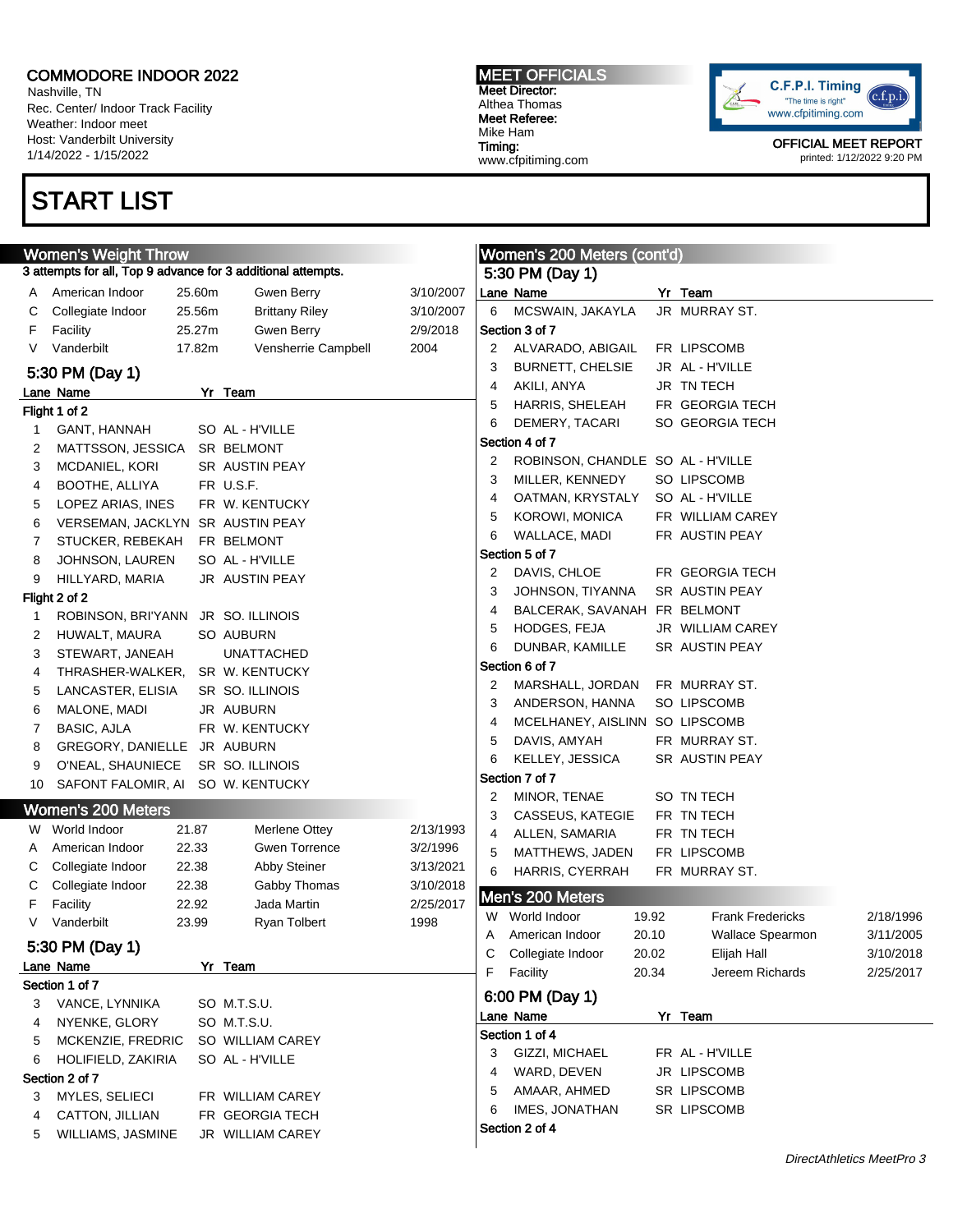Nashville, TN Rec. Center/ Indoor Track Facility Weather: Indoor meet Host: Vanderbilt University 1/14/2022 - 1/15/2022

## START LIST

MEET OFFICIALS Meet Director: Althea Thomas Meet Referee: Mike Ham Timing: www.cfpitiming.com



|   | Men's 200 Meters (cont'd)          |         |                         |    | Women's 1000 Meters (cont'd)  |  |                        |  |  |
|---|------------------------------------|---------|-------------------------|----|-------------------------------|--|------------------------|--|--|
|   | 6:00 PM (Day 1)                    |         |                         |    | 6:30 PM (Day 1)               |  |                        |  |  |
|   | Lane Name                          |         | Yr Team                 |    | Lane Name                     |  | Yr Team                |  |  |
| 3 | FLYNN, JOHSUA                      |         | FR M.T.S.U.             | 6  | WALKER, ALLIE                 |  | FR GEORGIA TECH        |  |  |
| 4 | MCCLAIN, WILSON                    |         | SO AL - H'VILLE         | 7  | LEWIS-HAYNES, LAU             |  | FR AUSTIN PEAY         |  |  |
| 5 | <b>WILSON, DEMONTAE</b>            |         | JR LIPSCOMB             | 8  | SHELBY, TAIYA                 |  | SR VANDERBILT          |  |  |
| 6 | ONYEKWELU, BENJA                   |         | JR M.T.S.U.             | 9  | SMITH, MIKAELA                |  | SR AUSTIN PEAY         |  |  |
|   | Section 3 of 4                     |         |                         |    | Men's 1000 Meters             |  |                        |  |  |
| 2 | BOUYE, JAI'BRIAN                   |         | FR M.T.S.U.             |    |                               |  |                        |  |  |
| 3 | RUSSELL, GRAYSON                   |         | FR AL - H'VILLE         |    | 6:50 PM (Day 1)               |  |                        |  |  |
| 4 | RANDOLPH, GARRICK JR WILLIAM CAREY |         |                         |    | Lane Name                     |  | Yr Team                |  |  |
| 5 | AKPEKI, SHEDRACK                   |         | FR WILLIAM CAREY        |    | Section 1 of 2                |  |                        |  |  |
| 6 | ELOJI, STEPHEN                     |         | FR M.T.S.U.             | 1  | THOMAS, ALEX                  |  | FR GEORGIA TECH        |  |  |
|   | Section 4 of 4                     |         |                         | 2  | RONO, BRIAN                   |  | JR M.T.S.U.            |  |  |
| 1 | JONES, ZACH                        |         | <b>GEORGIA TECH</b>     | 3  | TRUITT, ZACK                  |  | FR GEORGIA TECH        |  |  |
| 2 | JONES, DARIEN                      |         | FR M.T.S.U.             | 4  | CANNIZZARO, CARME FR M.T.S.U. |  |                        |  |  |
| 3 | LAWLER, NOAH                       |         | FR AL - H'VILLE         | 5  | ANDERSON, HENRIK              |  | <b>JR GEORGIA TECH</b> |  |  |
| 4 | SHELBY, JAIDON                     |         | FR WILLIAM CAREY        | 6  | KIMAIYO, HILLARY              |  | SO M.T.S.U.            |  |  |
| 5 | ROLINGSON, EPHRAI                  |         | FR AL - H'VILLE         | 7  | LANING, NICHOLAS              |  | <b>UNATTACHED</b>      |  |  |
| 6 | <b>KEMP, DIMITRI</b>               |         | FR LIPSCOMB             | 8  | <b>GETA, HABTAMU</b>          |  | SO M.T.S.U.            |  |  |
|   | Women's 1000 Meters                |         |                         | 9  | BLOODWORTH, MAC               |  | FR GEORGIA TECH        |  |  |
|   | V Vanderbilt                       | 2:49.64 | Kristen Findley<br>2012 |    | Section 2 of 2                |  |                        |  |  |
|   |                                    |         |                         | 1  | CHERONO, CHRIS                |  | FR GEORGIA TECH        |  |  |
|   | 6:30 PM (Day 1)                    |         |                         | 2  | METCALF, PHILIP               |  | <b>UNATTACHED</b>      |  |  |
|   | Lane Name                          |         | Yr Team                 | 3  | ATKINS, COOPER                |  | FR AUBURN              |  |  |
|   | Section 1 of 3                     |         |                         | 4  | BIRD, JONAH                   |  | <b>UNATTACHED</b>      |  |  |
| 1 | PHELPS, LAINEY                     |         | SO VANDERBILT           | 5  | MORLEY, DALTON                |  | SR U.S.F.              |  |  |
| 2 | WALKER, HALEY                      |         | SR VANDERBILT           | 6  | KRAIMER, TREY                 |  | FR W. KENTUCKY         |  |  |
| 3 | <b>FEGANS, NICOLE</b>              |         | SR GEORGIA TECH         | 7  | BRIDGEWATER, JUST             |  | JR U.S.F.              |  |  |
| 4 | <b>JENSEN, GRACE</b>               |         | SR VANDERBILT           | 8  | <b>BIRNIE, FINN</b>           |  | JR BELMONT             |  |  |
| 5 | ECK, CAROLINE                      |         | JR VANDERBILT           | 9  | HODGES, ZACH                  |  | UNATTACHED             |  |  |
| 6 | WEEMS, PRESLEY                     |         | SR AUBURN               | 10 | EDDY, JORDAN                  |  | FR W. KENTUCKY         |  |  |
| 7 | ANDERSON, NICOLE                   |         | SO VANDERBILT           |    | <b>Women's 300 Meters</b>     |  |                        |  |  |
|   | Section 2 of 3                     |         |                         |    | 7:10 PM (Day 1)               |  |                        |  |  |
| 1 | LAMBERT, ELLA                      |         | FR VANDERBILT           |    | Lane Name                     |  | Yr Team                |  |  |
| 2 | PERLAKOWSKI, RILEY FR GEORGIA TECH |         |                         |    | Section 1 of 7                |  |                        |  |  |
| 3 | NARAYANI, NIKI                     |         | SO VANDERBILT           |    | 3 JINKS, ASIA                 |  | SR AUBURN              |  |  |
| 4 | COPELAND, SARAH                    |         | FR GEORGIA TECH         | 4  | BENTON-ANDREWS,               |  | SO AUBURN              |  |  |
| 5 | KNOWLES, JASMINE                   |         | FR U.S.F.               | 5  | <b>BISHOP, HALEY</b>          |  | SO VANDERBILT          |  |  |
| 6 | <b>BLAIR, JOSLIN</b>               |         | FR VANDERBILT           | 6  | FULLER, MADISON               |  | JR VANDERBILT          |  |  |
| 7 | HALLUM, LILY                       |         | SO BELMONT              |    | Section 2 of 7                |  |                        |  |  |
| 8 | ROSENBERG, JULIA                   |         | FR VANDERBILT           | 3  | BROWN, KAIRA                  |  | JR VANDERBILT          |  |  |
|   | Section 3 of 3                     |         |                         | 4  | COLBERT, TYLAR                |  | JR AUBURN              |  |  |
| 1 | PINON, JACQUELINE                  |         | SR VANDERBILT           | 5  | SMITH, JORDAN                 |  | SR VANDERBILT          |  |  |
| 2 | BYRNE, KATHERINE                   |         | FR GEORGIA TECH         | 6  | BENJAMIN, SHANIYA             |  |                        |  |  |
| 3 | CLIFFORD, GIGI                     |         | FR VANDERBILT           |    | Section 3 of 7                |  | FR U.S.F.              |  |  |
| 4 | POWELL, MADELINE                   |         | FR W. KENTUCKY          |    | PLUMMER, CHAKIYA FR U.S.F.    |  |                        |  |  |
| 5 | CURRY, EMMA                        |         | FR VANDERBILT           | 3  |                               |  |                        |  |  |
|   |                                    |         |                         |    |                               |  |                        |  |  |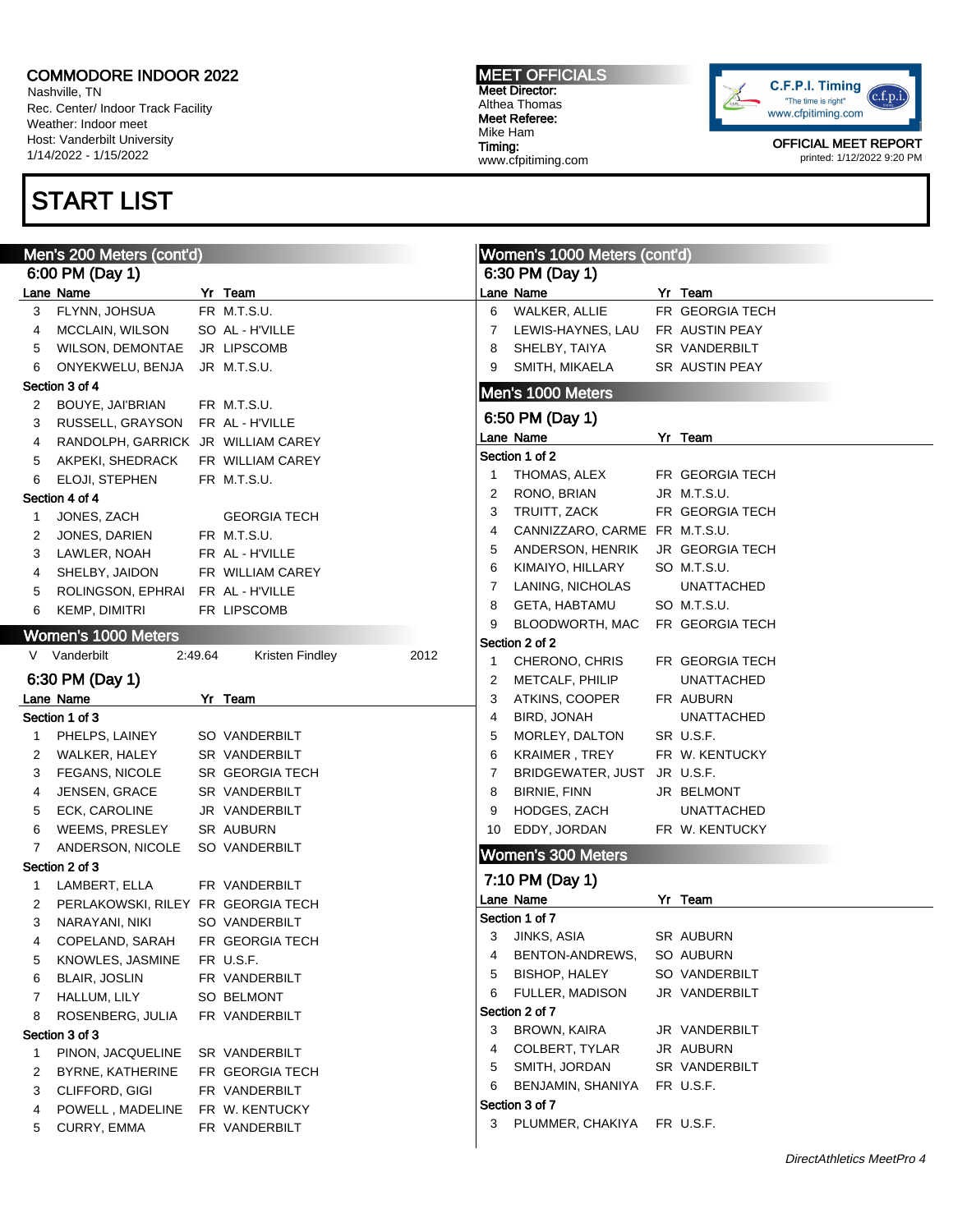Nashville, TN Rec. Center/ Indoor Track Facility Weather: Indoor meet Host: Vanderbilt University 1/14/2022 - 1/15/2022

## START LIST

MEET OFFICIALS Meet Director: Althea Thomas Meet Referee: Mike Ham Timing: www.cfpitiming.com



|   | Women's 300 Meters (cont'd)      |                  |    | Men's 300 Meters (cont'd)          |          |                      |           |
|---|----------------------------------|------------------|----|------------------------------------|----------|----------------------|-----------|
|   | 7:10 PM (Day 1)                  |                  |    | 7:30 PM (Day 1)                    |          |                      |           |
|   | Lane Name                        | Yr Team          |    | Lane Name                          |          | Yr Team              |           |
| 4 | MCSWAIN, JAKAYLA                 | JR MURRAY ST.    | 2  | <b>BARNHART, NOAH</b>              |          | JR BELMONT           |           |
| 5 | CAMPBELL, BRITTNE                | JR AUBURN        | 3  | <b>BUCHHEIT, PARKER</b>            |          | FR GEORGIA TECH      |           |
| 6 | PRESCOTT, KADESH                 | JR U.S.F.        | 4  | ROLLE, DEMETRIUS                   |          | FR W. KENTUCKY       |           |
|   | Section 4 of 7                   |                  | 5  | CIUL, CADEN                        |          | SR AUBURN            |           |
| 2 | JONES, NEVAGANT                  | SO WILLIAM CAREY | 6  | JOHNSON, CEDRIC                    |          | SO W. KENTUCKY       |           |
| 3 | RICHMOND, SARAH                  | FR BELMONT       |    | Section 4 of 4                     |          |                      |           |
| 4 | JACK, ZAYNE                      | FR U.S.F.        | 2  | <b>WRIGHT, ELIJAH</b>              |          | SO U.S.F.            |           |
| 5 | HAGANS, RACHEL                   | JR MURRAY ST.    | 3  | ST. CLAIR, JOSHUA                  |          | SR U.S.F.            |           |
| 6 | MOORE, EMORY                     | FR BELMONT       | 4  | LANE, TRISTAN                      |          | SO M.T.S.U.          |           |
|   | Section 5 of 7                   |                  | 5  | NORWOOD, CHRISTIA SO WILLIAM CAREY |          |                      |           |
| 2 | DIEBENOW, MICHELL FR BELMONT     |                  | 6  | FUQUA, MICHAEL                     |          | FR M.T.S.U.          |           |
| 3 | FRANCIS, JADEN                   | FR U.S.F.        |    | Women's 5000 Meters                |          |                      |           |
| 4 | SEARS, SAMYZIA                   | JR W. KENTUCKY   |    |                                    |          |                      |           |
| 5 | JAMES, TELIYAH                   | FR MURRAY ST.    |    | W World Indoor                     | 14:18.86 | Genzebe Dibaba       | 2/19/2015 |
| 6 | SOLEYN, ILENE                    | SO GEORGIA TECH  | A  | American Indoor                    | 14:47.52 | Shalane Flanagan     | 2/7/2009  |
|   | Section 6 of 7                   |                  | С  | Collegiate Indoor                  | 15:12.22 | <b>Emily Sisson</b>  | 2/28/2015 |
| 1 | EDMUNDSON, TAYLO SR LIPSCOMB     |                  | F  | Facility                           | 15:53.20 | Megan Cuningham      | 2/9/2018  |
| 2 | WALLACE, MADI                    | FR AUSTIN PEAY   | V  | Vanderbilt                         | 16:14.30 | Liz Anderson         | 2014      |
| 3 | STEPHEN, ASHLEIGH FR AUSTIN PEAY |                  |    | 7:50 PM (Day 1)                    |          |                      |           |
| 4 | JOHNSON, ALLANA                  | SR AUSTIN PEAY   |    | Lane Name                          |          | Yr Team              |           |
| 5 | COCKERHAM, GEOR                  | FR BELMONT       |    | Section 1 of 1                     |          |                      |           |
| 6 | MALONE, HANNAH                   | FR MURRAY ST.    | 1  | LITZINGER, GRACE                   |          | FR BELMONT           |           |
|   | Section 7 of 7                   |                  | 2  | LONG, MADILYN                      |          | FR TN TECH           |           |
| 1 | <b>VOLLET, ANNA</b>              | JR MURRAY ST.    | 3  | RUTHERFORD, LUCY                   |          | SO W. KENTUCKY       |           |
| 2 | PAYNE, RACHEL                    | FR W. KENTUCKY   | 4  | WYLES, RUBY                        |          | FR TN TECH           |           |
| 3 | O'BANNER, A'KYRAH                | FR U.S.F.        | 5  | VANDERKOLK, KAITL                  |          | FR BELMONT           |           |
| 4 | <b>GRIFFIN, AUDREY</b>           | SR W. KENTUCKY   | 6  | HECKMAN, SAVANNA                   |          | SR W. KENTUCKY       |           |
| 5 | BULOW, JOHANNA                   | FR M.T.S.U.      | 7  | FLAHERTY, KATIE                    |          | SO BELMONT           |           |
| 6 | COUCH, QUEEN                     | FR W. KENTUCKY   | 8  | LABOY, AMANDA                      |          | FR TN TECH           |           |
|   |                                  |                  | 9  | DYE, MARY                          |          | FR W. KENTUCKY       |           |
|   | Men's 300 Meters                 |                  | 10 | BRADY, AMELIA                      |          | FR AL - H'VILLE      |           |
|   | 7:30 PM (Day 1)                  |                  | 11 | UDOVICH, SHELBY                    |          | FR TN TECH           |           |
|   | Lane Name                        | Yr Team          | 12 | FILER, GILLIAN                     |          | SO GEORGIA TECH      |           |
|   | Section 1 of 4                   |                  | 13 | BRADFORD, EMMA                     |          | FR TN TECH           |           |
|   | 3 SANDERS, DRESHAU JR U.S.F.     |                  |    | Men's 5000 Meters                  |          |                      |           |
| 4 | FULLER, QUA'JON                  | FR BELMONT       |    | W World Indoor                     | 12:49.60 | Kenenisa Bekele      | 2/20/2004 |
| 5 | BRYANT, ELLIOTT                  | SO W. KENTUCKY   | A  | American Indoor                    | 13:07.15 | <b>Bernard Lagat</b> | 2/11/2012 |
| 6 | DERVIS, JEREMIAH                 | SO AL - H'VILLE  | С  | Collegiate Indoor                  | 13:08.28 | Lawi Lalang          | 2/11/2012 |
|   | Section 2 of 4                   |                  | F  | Facility                           | 13:47.84 | Andrew Kent          | 2/12/2021 |
| 2 | SHEPPARD, ELIJAH                 | JR BELMONT       |    |                                    |          |                      |           |
| 3 | DOZIER, GABRIEL                  | FR W. KENTUCKY   |    | 8:20 PM (Day 1)                    |          |                      |           |
| 4 | SIMMONS, STEVEN                  | SR W. KENTUCKY   |    | Lane Name                          |          | Yr Team              |           |
| 5 | MAHAUTIERE, DANEL SO U.S.F.      |                  |    | Section 1 of 1                     |          |                      |           |
| 6 | CHIRWACHO, COLIN                 | FR AL - H'VILLE  | 1  | NAILS, TAYLOR                      |          | FR AL - H'VILLE      |           |
|   | Section 3 of 4                   |                  | 2  | NAEGER, BEN                        |          | SR BELMONT           |           |
|   |                                  |                  |    |                                    |          |                      |           |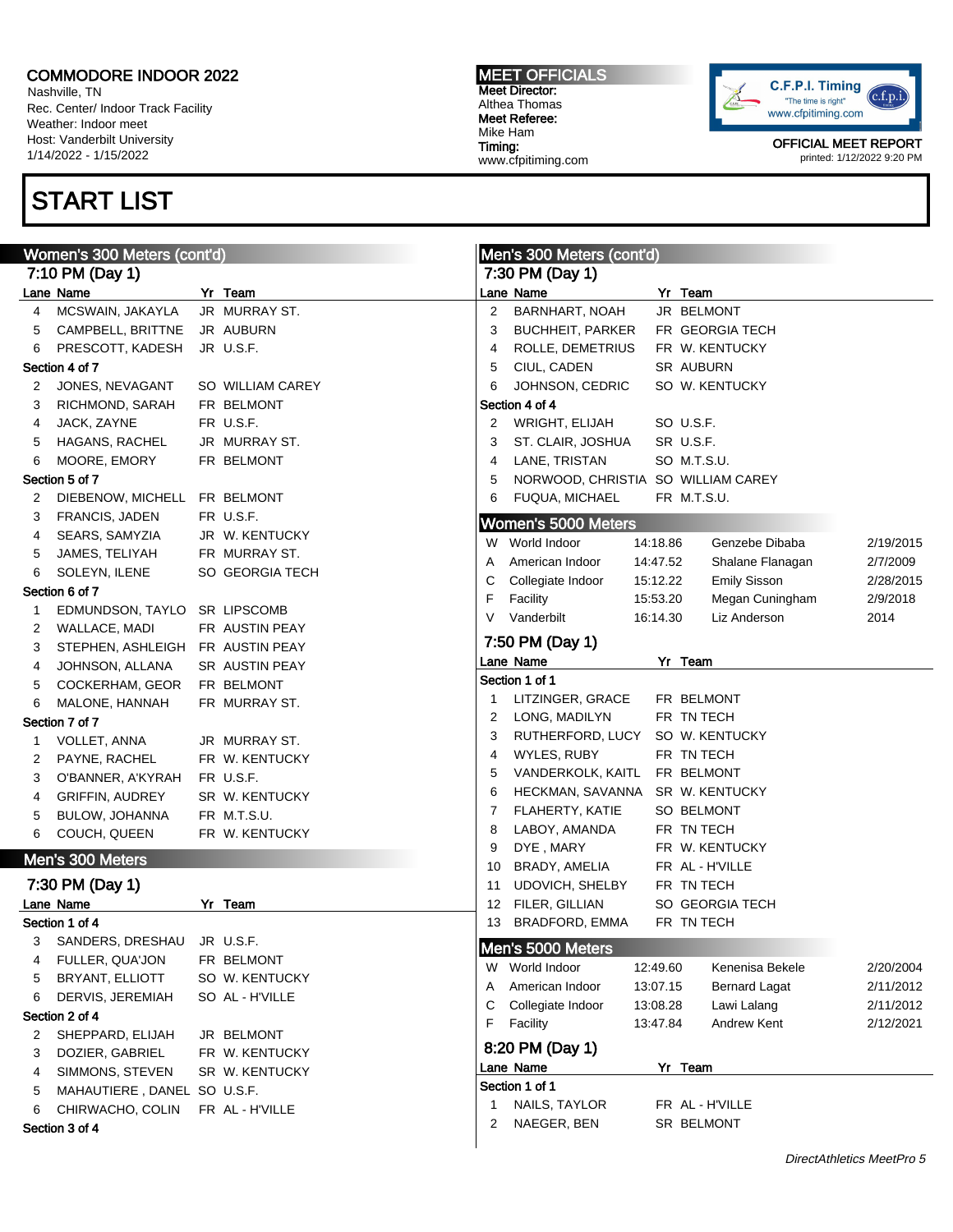Nashville, TN Rec. Center/ Indoor Track Facility Weather: Indoor meet Host: Vanderbilt University 1/14/2022 - 1/15/2022

## START LIST

MEET OFFICIALS Meet Director: Althea Thomas Meet Referee: Mike Ham Timing: www.cfpitiming.com



|        | Men's 5000 Meters (cont'd)                                   |        |                     |           | Women's Pole Vault (cont'd) |                              |      |                                                             |           |
|--------|--------------------------------------------------------------|--------|---------------------|-----------|-----------------------------|------------------------------|------|-------------------------------------------------------------|-----------|
|        | 8:20 PM (Day 1)                                              |        |                     |           |                             | 12:00 PM (Day 2)             |      |                                                             |           |
|        | Lane Name                                                    |        | Yr Team             |           |                             | Lane Name                    |      | Yr Team                                                     |           |
| 3      | WILHELM, SAM                                                 |        | FR AL - H'VILLE     |           | 2                           | HUNT, RILEY                  |      | FR U.S.F.                                                   |           |
| 4      | HAMMER, ETHAN                                                |        | FR BELMONT          |           | 3                           | ALDRIDGE, MORGAN             |      | SR AL - H'VILLE                                             |           |
| 5      | AUTRY, TRISTAN                                               |        | FR GEORGIA TECH     |           | 4                           | KINDER, JESSICA              |      | JR MURRAY ST.                                               |           |
| 6      | SHAFFER, ZAC                                                 |        | FR BELMONT          |           | 5                           | HAMM, LAUREN                 |      | JR AL - H'VILLE                                             |           |
| 7      | LACROIX, HAROLD                                              |        | SR AL - H'VILLE     |           | 6                           | BALDWIN, EMEE                |      | SR AL - H'VILLE                                             |           |
| 8      | CURNOW, ETHAN                                                |        | FR GEORGIA TECH     |           | 7                           | RILEY, SHANNON               |      | JR MURRAY ST.                                               |           |
| 9      | PERRONE, WILLIAM                                             |        | JR W. KENTUCKY      |           | 8                           | OGOREK, NICOLE               |      | SR W. KENTUCKY                                              |           |
| 10     | HERBST, ALEX                                                 |        | SR AL - H'VILLE     |           | 9                           | ROBERTS, LAINE               |      | SO VANDERBILT                                               |           |
| 11     | RICKS, JACOB                                                 |        | FR BELMONT          |           | 10                          | TURNER, GRACE                |      | JR W. KENTUCKY                                              |           |
| 12     | HENNEBERGER, GAB FR AL - H'VILLE                             |        |                     |           | 11                          | CLARK, KYLIE                 |      | FR U.S.F.                                                   |           |
|        | <b>Men's Shot Put</b>                                        |        |                     |           | 12                          | MISUKONIS, BROOKE            |      | JR MURRAY ST.                                               |           |
|        | 3 attempts for all, Top 9 advance for 3 additional attempts. |        |                     |           | 13                          | LEINNEWEBER, LEXIE SO AUBURN |      |                                                             |           |
|        | W World Indoor                                               | 22.82m | Ryan Crouser        | 1/24/2021 | 14                          | FINKELDEY, TYRA              |      | SR BELMONT                                                  |           |
|        | American Indoor                                              | 22.82m | Ryan Crouser        | 1/24/2021 | 15                          | <b>HELD, RHIANNON</b>        |      | FR AUBURN                                                   |           |
| A<br>С | Collegiate Indoor                                            | 21.85m | Turner Washington   | 2/13/2021 | 16                          | WUERFFEL, AUDREY             |      | FR U.S.F.                                                   |           |
| F      | Facility                                                     | 21.11m | Stephen Mozia       | 1/30/2016 | 17                          | <b>BRESKE, NICOLE</b>        |      | <b>UNATTACHED</b>                                           |           |
|        |                                                              |        |                     |           | 18                          | SCHOUTEN, KARLIJN            |      | SO AUSTIN PEAY                                              |           |
|        | 11:00 AM (Day 2)                                             |        |                     |           | 19                          | MOORE, OLIVIA                |      | JR GEORGIA TECH                                             |           |
|        | Lane Name                                                    |        | Yr Team             |           |                             | <b>Women's 60m Hurdles</b>   |      |                                                             |           |
|        | Flight 1 of 1                                                |        |                     |           |                             | W World Indoor               | 7.68 | Susanna Kallur                                              | 2/10/2008 |
| 1      | TANNER, STEPHEN                                              |        | SR AL - H'VILLE     |           | Α                           | American Indoor              | 7.70 | Sharika Nelvis                                              | 2/18/2018 |
| 2      | JEREMIAH, JOHANN                                             |        | JR U.S.F.           |           | Α                           | American Indoor              | 7.70 | Keni Harrison                                               | 3/3/2018  |
| 3      | WYNN, QUINTEN                                                |        | FR AUBURN           |           | С                           | Collegiate Indoor            | 7.78 | <b>Brianna Rollins</b>                                      | 1/12/2013 |
| 4      | <b>JOSEPH, ROBERT</b>                                        |        | FR BELMONT          |           | F                           | Facility                     | 7.99 | Sharika Nelvis                                              | 1/30/2016 |
| 5      | KAZIMOV, RIDVAN                                              |        | SO BELMONT          |           | V                           | Vanderbilt                   | 8.37 | Amanda Mullins Hall                                         | 2004      |
| 6      | <b>BARTON, KAISON</b>                                        |        | SO W. KENTUCKY      |           |                             |                              |      |                                                             |           |
| 7      | WIDENER, CAL                                                 |        | SR BELMONT          |           |                             |                              |      | Prelims 12:00 PM (Day 2): (Top 1 per Heat + next 4 advance) |           |
| 8      | ELAM, JOHN                                                   |        | SR W. KENTUCKY      |           |                             | Lane Name                    |      | Yr Team                                                     |           |
| 9      | BENSINGER, JUSTIN                                            |        | SO AL - H'VILLE     |           |                             | Heat 1 of 4                  |      |                                                             |           |
| 10     | RICHTER, ETHAN                                               |        | FR AUBURN           |           |                             | DAVILA, SHANEYLIX            |      | JR U.S.F.                                                   |           |
| 11     | <b>GRANT, JACKSON</b>                                        |        | FR BELMONT          |           | 2                           | MCCARRELL, KEIRA             |      | SR AUBURN                                                   |           |
| 12     | HANCOCK, ZACH                                                |        | SR AL - H'VILLE     |           | 3                           | DECKER, FRANZISKA            |      | SO LIPSCOMB                                                 |           |
|        | <b>Women's Pole Vault</b>                                    |        |                     |           | 4                           | MCCLELLAND, CAMA             |      | JR AUSTIN PEAY                                              |           |
|        | Progression-                                                 |        |                     |           | 5                           | VANZANDT, RONNI              |      | SO AL - H'VILLE                                             |           |
|        | W World Indoor                                               | 5.03m  | Jenn Shur           | 1/30/2016 | 6                           | ALALADE, SADE                |      | SO BELMONT                                                  |           |
| Α      | American Indoor                                              | 5.03m  | Jenn Suhr           | 1/30/2016 | 7                           | WALLACE, MADI                |      | FR AUSTIN PEAY                                              |           |
| С      | Collegiate Indoor                                            | 4.75m  | Demi Payne          | 1/24/2015 |                             | Heat 2 of 4                  |      |                                                             |           |
| F      | Facility                                                     | 4.57m  | Victoria Weeks      | 2/24/2017 | 1                           | DIEBENOW, MICHELL            |      | FR BELMONT                                                  |           |
| F      | Facility                                                     | 4.57m  | <b>Alexis Weeks</b> | 2/24/2017 | 2                           | WALKER, LENNEX               |      | SR AUSTIN PEAY                                              |           |
| V      | Vanderbilt                                                   | 4.34m  | Kristen Denk        | 2019      | 3                           | DAVIS, AMYAH                 |      | FR MURRAY ST.                                               |           |
|        | 12:00 PM (Day 2)                                             |        |                     |           | 4                           | COCKERHAM, GEOR              |      | FR BELMONT                                                  |           |
|        | Lane Name                                                    |        | Yr Team             |           | 5                           | FLETCHER, MEGHAN             |      | SO MURRAY ST.                                               |           |
|        | Flight 1 of 1                                                |        |                     |           | 6                           | <b>GRIMES, TAYLOR</b>        |      | <b>JR GEORGIA TECH</b>                                      |           |
| 1      | CAREI, MAEVE                                                 |        | SR BELMONT          |           | 7                           | KELLEY, JESSICA              |      | SR AUSTIN PEAY                                              |           |
|        |                                                              |        |                     |           |                             | Heat 3 of 4                  |      |                                                             |           |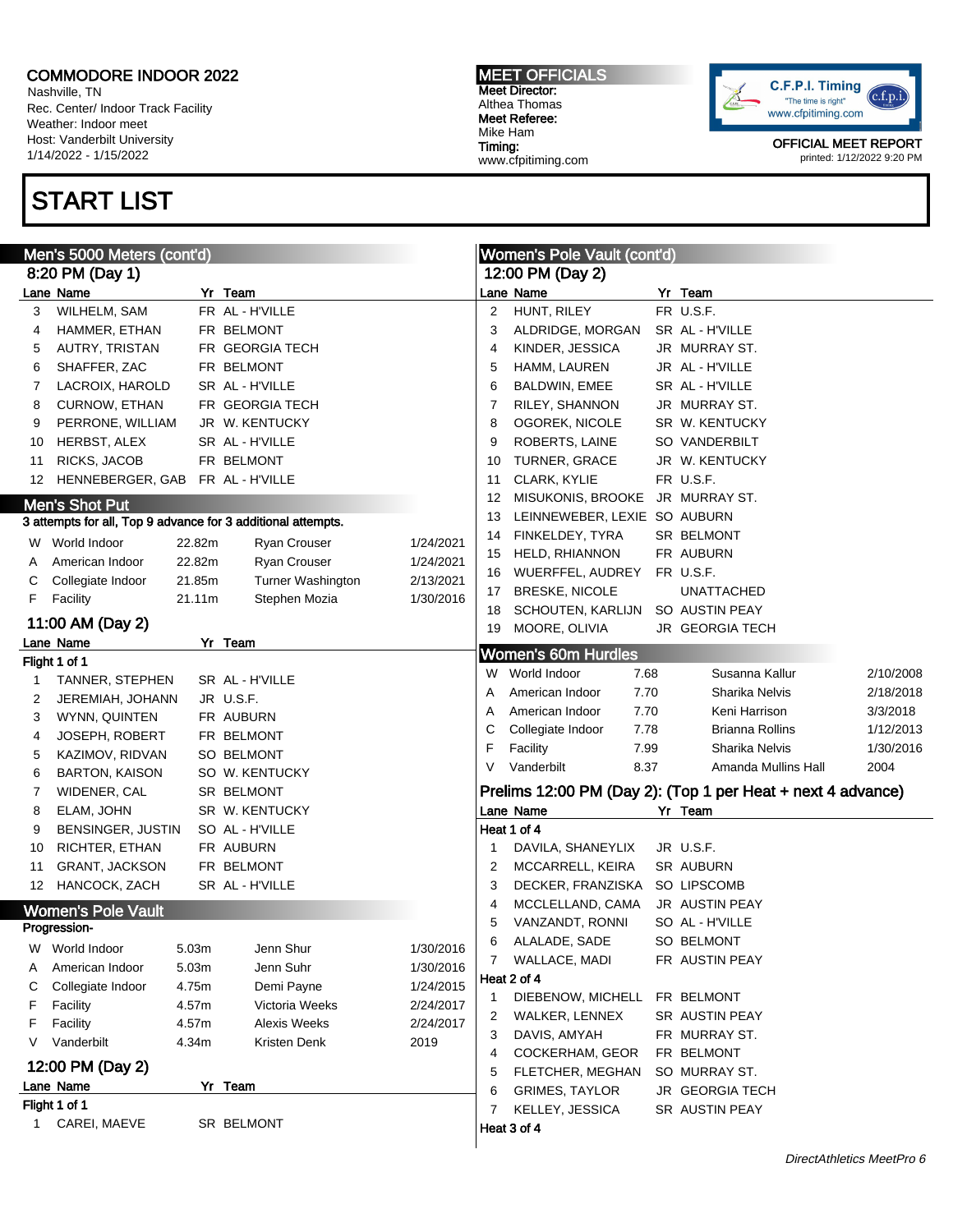Nashville, TN Rec. Center/ Indoor Track Facility Weather: Indoor meet Host: Vanderbilt University 1/14/2022 - 1/15/2022

# START LIST

MEET OFFICIALS Meet Director: Althea Thomas Meet Referee: Mike Ham Timing: www.cfpitiming.com



|                                                               | Women's 60m Hurdles (cont'd)                                |  |                                                             |           |                                                            | Women's 60 Meters (cont'd)        |  |                                                             |           |  |
|---------------------------------------------------------------|-------------------------------------------------------------|--|-------------------------------------------------------------|-----------|------------------------------------------------------------|-----------------------------------|--|-------------------------------------------------------------|-----------|--|
|                                                               |                                                             |  | Prelims 12:00 PM (Day 2): (Top 1 per Heat + next 4 advance) |           |                                                            |                                   |  | Prelims 12:40 PM (Day 2): (Top 1 per Heat + next 4 advance) |           |  |
|                                                               | Lane Name                                                   |  | Yr Team                                                     |           |                                                            | Lane Name                         |  | Yr Team                                                     |           |  |
| 1                                                             | DUNBAR, KAMILLE                                             |  | SR AUSTIN PEAY                                              |           | 1                                                          | MCSWAIN, JAKAYLA                  |  | JR MURRAY ST.                                               |           |  |
| 2                                                             | RICHARDSON, ANNA                                            |  | FR LIPSCOMB                                                 |           | 2                                                          | JOHNSON, TIYANNA                  |  | SR AUSTIN PEAY                                              |           |  |
| 3                                                             | MARSHALL, JORDAN                                            |  | FR MURRAY ST.                                               |           | 3                                                          | BISHOP, HALEY                     |  | SO VANDERBILT                                               |           |  |
| 4                                                             | JACKSON, BELLA                                              |  | FR LIPSCOMB                                                 |           | 4                                                          | MINOR, TENAE                      |  | SO TN TECH                                                  |           |  |
| 5                                                             | MYLES, SELIECI                                              |  | FR WILLIAM CAREY                                            |           | 5                                                          | JONES, BRITTANY                   |  | SR WILLIAM CAREY                                            |           |  |
| 6                                                             | SEEBERGER, LAURA                                            |  | FR MURRAY ST.                                               |           | 6                                                          | COUCH, QUEEN                      |  | FR W. KENTUCKY                                              |           |  |
| 7                                                             | JOHNSON, CAYLA                                              |  | FR TN TECH                                                  |           | 7                                                          | VOLLET, ANNA                      |  | JR MURRAY ST.                                               |           |  |
|                                                               | Heat 4 of 4                                                 |  |                                                             |           |                                                            | Heat 2 of 4                       |  |                                                             |           |  |
| 2                                                             | HEDDENS, ELISE                                              |  | FR AUBURN                                                   |           | 1                                                          | WILSON, ALIYAH                    |  | FR LIPSCOMB                                                 |           |  |
| 3                                                             | SEARS, SAMYZIA                                              |  | JR W. KENTUCKY                                              |           | 2                                                          | BAXTER, JADAJA                    |  | FR U.S.F.                                                   |           |  |
| 4                                                             | MCELHANEY, AISLINN SO LIPSCOMB                              |  |                                                             |           | 3                                                          | JAMES, TELIYAH                    |  | FR MURRAY ST.                                               |           |  |
| 5                                                             | BENTON-ANDREWS,                                             |  | SO AUBURN                                                   |           | 4                                                          | HARRIS, SHELEAH                   |  | FR GEORGIA TECH                                             |           |  |
| 6                                                             | JINKS, ASIA                                                 |  | SR AUBURN                                                   |           | 5                                                          | CASSEUS, KATEGIE                  |  | FR TN TECH                                                  |           |  |
| 7                                                             | CREEDON, JESSICA                                            |  | SR VANDERBILT                                               |           | 6                                                          | DAVIS, CHLOE                      |  | FR GEORGIA TECH                                             |           |  |
|                                                               |                                                             |  |                                                             |           | 7                                                          | FULLER, MADISON                   |  | JR VANDERBILT                                               |           |  |
|                                                               | Men's 60m Hurdles                                           |  |                                                             |           | 8                                                          | KOROWI, MONICA                    |  | FR WILLIAM CAREY                                            |           |  |
|                                                               | W World Indoor<br>7.29                                      |  | <b>Grant Holloway</b>                                       | 2/24/2021 |                                                            | Heat 3 of 4                       |  |                                                             |           |  |
| A                                                             | American Indoor<br>7.29                                     |  | <b>Grant Holloway</b>                                       | 2/24/2021 | 1                                                          | HOLIFIELD, ZAKIRIA                |  | SO AL - H'VILLE                                             |           |  |
| C                                                             | Collegiate Indoor<br>7.35                                   |  | <b>Grant Holloway</b>                                       | 3/9/2019  | 2                                                          | CONNELL, HANNAH                   |  | SO U.S.F.                                                   |           |  |
| F.                                                            | Facility<br>7.63                                            |  | <b>Rueben Walters</b>                                       | 1/20/2018 | 3                                                          | SMITH, ATTALLAH                   |  | JR GEORGIA TECH                                             |           |  |
|                                                               | Prelims 12:20 PM (Day 2): (Top 2 per Heat + next 4 advance) |  |                                                             |           |                                                            | ESCOBAR, ELLA                     |  | FR VANDERBILT                                               |           |  |
|                                                               | Lane Name                                                   |  | Yr Team                                                     |           | 4<br>5                                                     | COLBERT, TYLAR                    |  | JR AUBURN                                                   |           |  |
|                                                               | Heat 1 of 2                                                 |  |                                                             |           | 6                                                          | CATTON, JILLIAN                   |  | FR GEORGIA TECH                                             |           |  |
| 2                                                             | JORDAN, THOMAS                                              |  | SR AL - H'VILLE                                             |           | 7                                                          | MALONE, HANNAH                    |  | FR MURRAY ST.                                               |           |  |
| 3                                                             | ROBERTSON, IAN                                              |  | SO BELMONT                                                  |           | 8                                                          | VANCE, LYNNIKA                    |  | SO M.T.S.U.                                                 |           |  |
| 4                                                             | NAUGHER, DEMETRI                                            |  | FR AL - H'VILLE                                             |           |                                                            | Heat 4 of 4                       |  |                                                             |           |  |
| 5                                                             | REYNOLDS, TRAY                                              |  | FR AUBURN                                                   |           | 1                                                          | MCKENZIE, FREDRIC                 |  | SO WILLIAM CAREY                                            |           |  |
| 6                                                             | MCCLAIN, WILSON                                             |  | SO AL - H'VILLE                                             |           | 2                                                          | DEMERY, TACARI                    |  | SO GEORGIA TECH                                             |           |  |
| 7                                                             | ELOJI, STEPHEN                                              |  | FR M.T.S.U.                                                 |           | 3                                                          | MIDGET, ANAIYA                    |  | FR M.T.S.U.                                                 |           |  |
|                                                               | Heat 2 of 2                                                 |  |                                                             |           | 4                                                          | MILLER, KENNEDY                   |  | SO LIPSCOMB                                                 |           |  |
| З                                                             | BAKER, MALIK                                                |  | FR LIPSCOMB                                                 |           | 5                                                          | WOODS, KATIE                      |  | SR LIPSCOMB                                                 |           |  |
| 4                                                             | EDMONDSON, DAVID                                            |  | SO AUBURN                                                   |           | 6                                                          | OATMAN, KRYSTALY                  |  | SO AL - H'VILLE                                             |           |  |
| 5                                                             | <b>BOURNE III, MICHAEL</b>                                  |  | FR U.S.F.                                                   |           | 7                                                          | ROBINSON, CHANDLE SO AL - H'VILLE |  |                                                             |           |  |
| 6                                                             | JOHNSON, CEDRIC                                             |  | SO W. KENTUCKY                                              |           | 8                                                          | HAGANS, RACHEL                    |  | JR MURRAY ST.                                               |           |  |
| 7                                                             | SCHELL, BAKER                                               |  | FR AL - H'VILLE                                             |           |                                                            |                                   |  |                                                             |           |  |
|                                                               |                                                             |  |                                                             |           |                                                            | Men's 60 Meters                   |  |                                                             |           |  |
|                                                               | <b>Women's 60 Meters</b>                                    |  |                                                             |           | W                                                          | World Indoor<br>6.34              |  | Christian Coleman                                           | 2/18/2018 |  |
| W                                                             | World Indoor<br>6.92                                        |  | Irina Privalova                                             | 2/11/1993 | Α                                                          | American Indoor<br>6.34           |  | Christian Coleman                                           | 2/18/2018 |  |
| Α                                                             | 6.95<br>American Indoor                                     |  | <b>Gail Devers</b>                                          | 3/12/1993 | C                                                          | Collegiate Indoor<br>6.45         |  | <b>Christian Colemen</b>                                    | 3/11/2017 |  |
| С                                                             | Collegiate Indoor<br>7.05                                   |  | Kemba Nelson                                                | 3/13/2021 | С                                                          | Collegiate Indoor<br>6.45         |  | Leonard Myles-Mills                                         | 2/20/1999 |  |
| F                                                             | Facility<br>7.18                                            |  | Aleia Hobbs                                                 | 2/25/2017 | F                                                          | 6.52<br>Facility                  |  | Christian Coleman                                           | 2/25/2017 |  |
| Vanderbilt<br>7.50<br><b>Madison Fuller</b><br>2/13/2021<br>V |                                                             |  |                                                             |           | Prelims 1:00 PM (Day 2): (Top 1 per Heat + next 5 advance) |                                   |  |                                                             |           |  |
|                                                               | Prelims 12:40 PM (Day 2): (Top 1 per Heat + next 4 advance) |  |                                                             |           | Lane Name<br>Yr Team                                       |                                   |  |                                                             |           |  |
|                                                               | Lane Name                                                   |  | Yr Team                                                     |           |                                                            | Heat 1 of 3                       |  |                                                             |           |  |
|                                                               | Heat 1 of 4                                                 |  |                                                             |           | 1                                                          | ROLINGSON, EPHRAI FR AL - H'VILLE |  |                                                             |           |  |
|                                                               |                                                             |  |                                                             |           |                                                            |                                   |  |                                                             |           |  |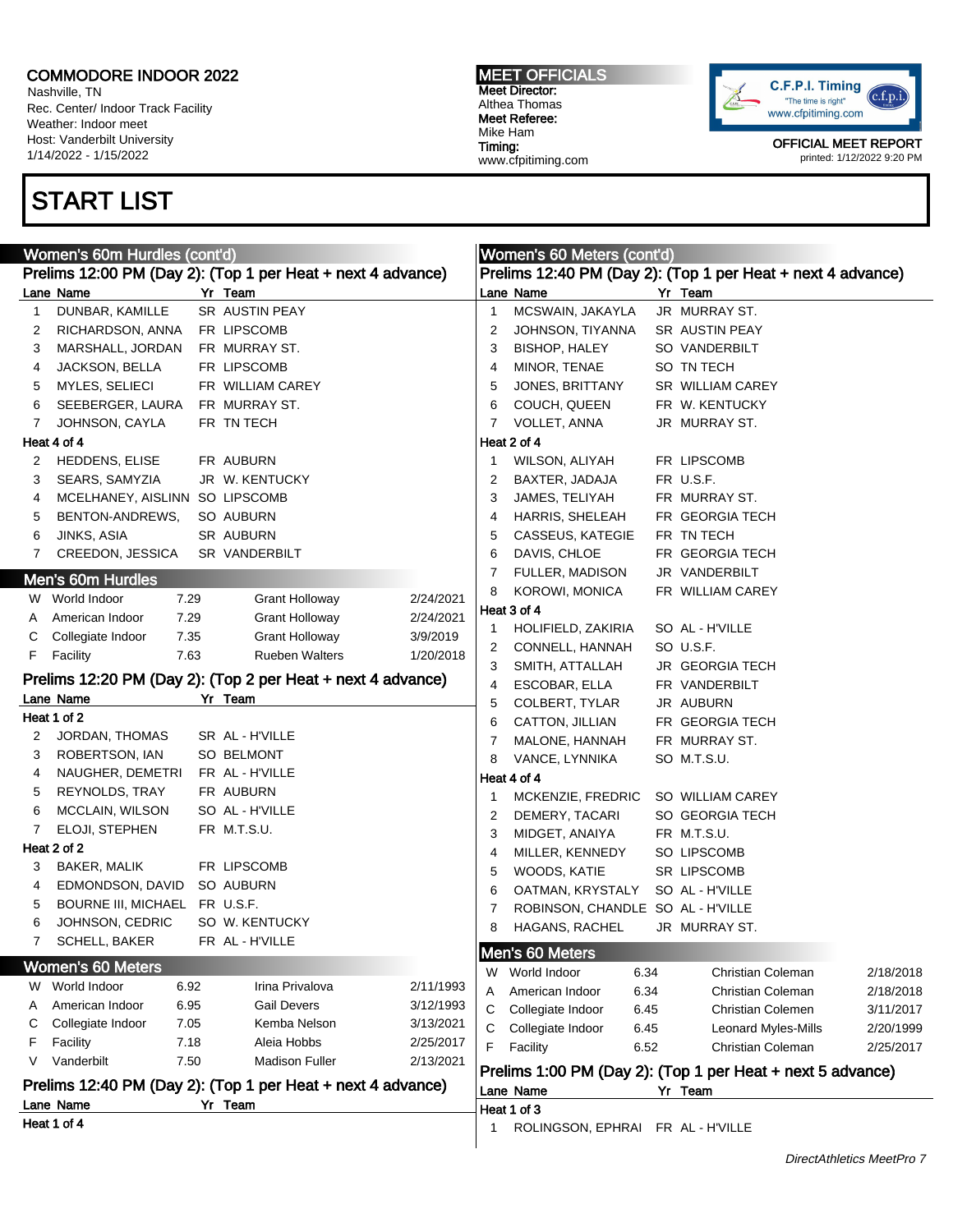Nashville, TN Rec. Center/ Indoor Track Facility Weather: Indoor meet Host: Vanderbilt University 1/14/2022 - 1/15/2022

## START LIST

MEET OFFICIALS Meet Director: Althea Thomas Meet Referee: Mike Ham Timing: www.cfpitiming.com



|    | Men's 60 Meters (cont'd)                                     |                                                            | Women's Triple Jump (cont'd) |   |                                                              |         |                         |           |
|----|--------------------------------------------------------------|------------------------------------------------------------|------------------------------|---|--------------------------------------------------------------|---------|-------------------------|-----------|
|    |                                                              | Prelims 1:00 PM (Day 2): (Top 1 per Heat + next 5 advance) |                              |   | 1:00 PM (Day 2)                                              |         |                         |           |
|    | Lane Name                                                    | Yr Team                                                    |                              |   | Lane Name                                                    |         | Yr Team                 |           |
| 2  | ROLLE, DEMETRIUS                                             | FR W. KENTUCKY                                             |                              | 5 | KWARTENG, ABIGAIL                                            |         | SR UNATTACHED           |           |
| 3  | LAWLER, NOAH                                                 | FR AL - H'VILLE                                            |                              | 6 | <b>BENTON, AKERA</b>                                         |         | JR M.T.S.U.             |           |
| 4  | RANDOLPH, GARRICK JR WILLIAM CAREY                           |                                                            |                              | 7 | <b>SCOTT, ALLIE</b>                                          |         | SR LIPSCOMB             |           |
| 5  | O'NEAL, CAMERON                                              | <b>GEORGIA TECH</b>                                        |                              | 8 | JONES, NEVAGANT                                              |         | SO WILLIAM CAREY        |           |
| 6  | <b>FUQUA, MICHAEL</b>                                        | FR M.T.S.U.                                                |                              | 9 | JENKINS, MAHOGANY FR INDIANA                                 |         |                         |           |
| 7  | GRANT, CHRISTOPHE JR AUBURN                                  |                                                            |                              |   | <b>Men's Triple Jump</b>                                     |         |                         |           |
|    | Heat 2 of 3                                                  |                                                            |                              |   | 3 attempts for all, Top 9 advance for 3 additional attempts. |         |                         |           |
| 1  | BRYANT, ELLIOTT                                              | SO W. KENTUCKY                                             |                              |   | W World Indoor                                               | 18.07m  | Hugues Zango            | 1/16/2021 |
| 2  | ROSS, DONOVAN                                                | JR LIPSCOMB                                                |                              |   |                                                              |         |                         |           |
| 3  | JORDAN, COURTLAN                                             | SO M.T.S.U.                                                |                              | Α | American Indoor                                              | 17.76m  | Mike Conley             | 1/27/1987 |
| 4  | TIRADO, ALEX                                                 | JR LIPSCOMB                                                |                              | С | Collegiate Indoor                                            | 17.50m  | <b>Charlie Simpkins</b> | 1/17/1986 |
| 5  | WARD, DEVEN                                                  | JR LIPSCOMB                                                |                              | F | Facility                                                     | 16.81m  | <b>KeAndre Bates</b>    | 2/25/2017 |
| 6  | DOZIER, GABRIEL                                              | FR W. KENTUCKY                                             |                              |   | 1:00 PM (Day 2)                                              |         |                         |           |
| 7  | <b>BROWN, DANTE</b>                                          | JR AUBURN                                                  |                              |   | Lane Name                                                    |         | Yr Team                 |           |
|    | Heat 3 of 3                                                  |                                                            |                              |   | Flight 1 of 1                                                |         |                         |           |
| 2  | LEWIS, KALEB                                                 | FR LIPSCOMB                                                |                              |   | ROWELL, LEDANIAN                                             |         | FR WILLIAM CAREY        |           |
| 3  | SANDERS, DRESHAU                                             | JR U.S.F.                                                  |                              | 2 | WATKINS, JOHN                                                |         | <b>GEORGIA TECH</b>     |           |
| 4  | REESE, JASON                                                 | JR AUBURN                                                  |                              | 3 | CLARK, CAMERON                                               |         | SR AL - H'VILLE         |           |
| 5  | SIMMONS, STEVEN                                              | SR W. KENTUCKY                                             |                              | 4 | EARLS, JAIQUAN                                               |         | SR INDIANA              |           |
| 6  | RUSSELL, GRAYSON                                             | FR AL - H'VILLE                                            |                              | 5 | AJAMA, DAVID                                                 |         | SO U.S.F.               |           |
| 7  | AMAAR, AHMED                                                 | SR LIPSCOMB                                                |                              | 6 | CAMPBELL, WILLIE                                             |         | FR AL - H'VILLE         |           |
|    |                                                              |                                                            |                              | 7 | SMITH, BRIAN                                                 |         | FR WILLIAM CAREY        |           |
|    | <b>Women's Triple Jump</b>                                   |                                                            |                              | 8 | ERHIRE, OMAMUYOW FR M.T.S.U.                                 |         |                         |           |
|    | 3 attempts for all, Top 9 advance for 3 additional attempts. |                                                            |                              |   | <b>Women's 1 Mile Run</b>                                    |         |                         |           |
|    | W World Indoor<br>15.43m                                     | Yulimas Rojas                                              | 2/21/2020                    |   |                                                              |         |                         |           |
| A  | 14.64m<br>American Indoor                                    | <b>Tori Franklin</b>                                       | 2/14/2020                    |   | W World Indoor                                               | 4:13.31 | Genzebe Dibaba          | 2/17/2016 |
| С  | 14.53m<br>Collegiate Indoor                                  | Keturah Orji                                               | 1/20/2018                    | A | American Indoor                                              | 4:16.85 | Elle Purrier            | 2/2/2020  |
| F  | 14.32m<br>Facility                                           | Keturah Orji                                               | 2/25/2017                    | С | Collegiate Indoor                                            | 4:25.91 | Jenny Barringer         | 2/28/2009 |
| V  | Vanderbilt<br>13.54m                                         | Simone Charley                                             | 2017                         | F | Facility                                                     | 4:34.01 | Rachel Pocratsky        | 2/10/2018 |
|    | 1:00 PM (Day 2)                                              |                                                            |                              |   | Vanderbilt                                                   | 4:39.96 | Sara Barron             | 2/12/2016 |
|    | Lane Name                                                    | Yr Team                                                    |                              |   | 1:20 PM (Day 2)                                              |         |                         |           |
|    | Flight 1 of 2                                                |                                                            |                              |   | Lane Name                                                    |         | Yr Team                 |           |
| 1  | JOSEPH, JADAE                                                | FR TN TECH                                                 |                              |   | Section 1 of 2                                               |         |                         |           |
| 2  | LOUDERBACK, MORG JR BELMONT                                  |                                                            |                              | 1 | BRADY, MARY                                                  |         | FR GEORGIA TECH         |           |
| 3. | WALKER, LENNEX                                               | SR AUSTIN PEAY                                             |                              | 2 | LIMATUKEI, NAOMY                                             |         | FR M.T.S.U.             |           |
| 4  | MARSHALL, JORDAN                                             | FR MURRAY ST.                                              |                              | 3 | BOICE, SOPHIE                                                |         | FR GEORGIA TECH         |           |
| 5  | COWAN, MADISON                                               | FR TN TECH                                                 |                              | 4 | COPELAND, SARAH                                              |         | FR GEORGIA TECH         |           |
| 6  | CURBEAM, JALENA                                              | SO TN TECH                                                 |                              | 5 | JEBOR, JOICE                                                 |         | SR M.T.S.U.             |           |
| 7  | <b>GESLER, ELERI</b>                                         | JR MURRAY ST.                                              |                              | 6 | HECKMAN, SAVANNA                                             |         | SR W. KENTUCKY          |           |
| 8  | MASON, KEYANDRA                                              | SO MURRAY ST.                                              |                              | 7 | PORTERFIELD, HALLI                                           |         | FR AUBURN               |           |
|    | Flight 2 of 2                                                |                                                            |                              | 8 | <b>FEGANS, NICOLE</b>                                        |         | SR GEORGIA TECH         |           |
| 1  | MCCLELLAND, CAMA                                             | JR AUSTIN PEAY                                             |                              | 9 | CHEPKURUI, MERCY                                             |         | SO M.T.S.U.             |           |
| 2  | JONES, JANAYA                                                | SO AUBURN                                                  |                              |   | 10 THUSS, HANNAH                                             |         | FR AUBURN               |           |
| 3  | JONES, BRITTANY                                              | SR WILLIAM CAREY                                           |                              |   | Section 2 of 2                                               |         |                         |           |
| 4  | JOHNSON, LOREN                                               | SO U.S.F.                                                  |                              | 1 | KLAMORICK, ALLENA FR LIPSCOMB                                |         |                         |           |
|    |                                                              |                                                            |                              |   |                                                              |         |                         |           |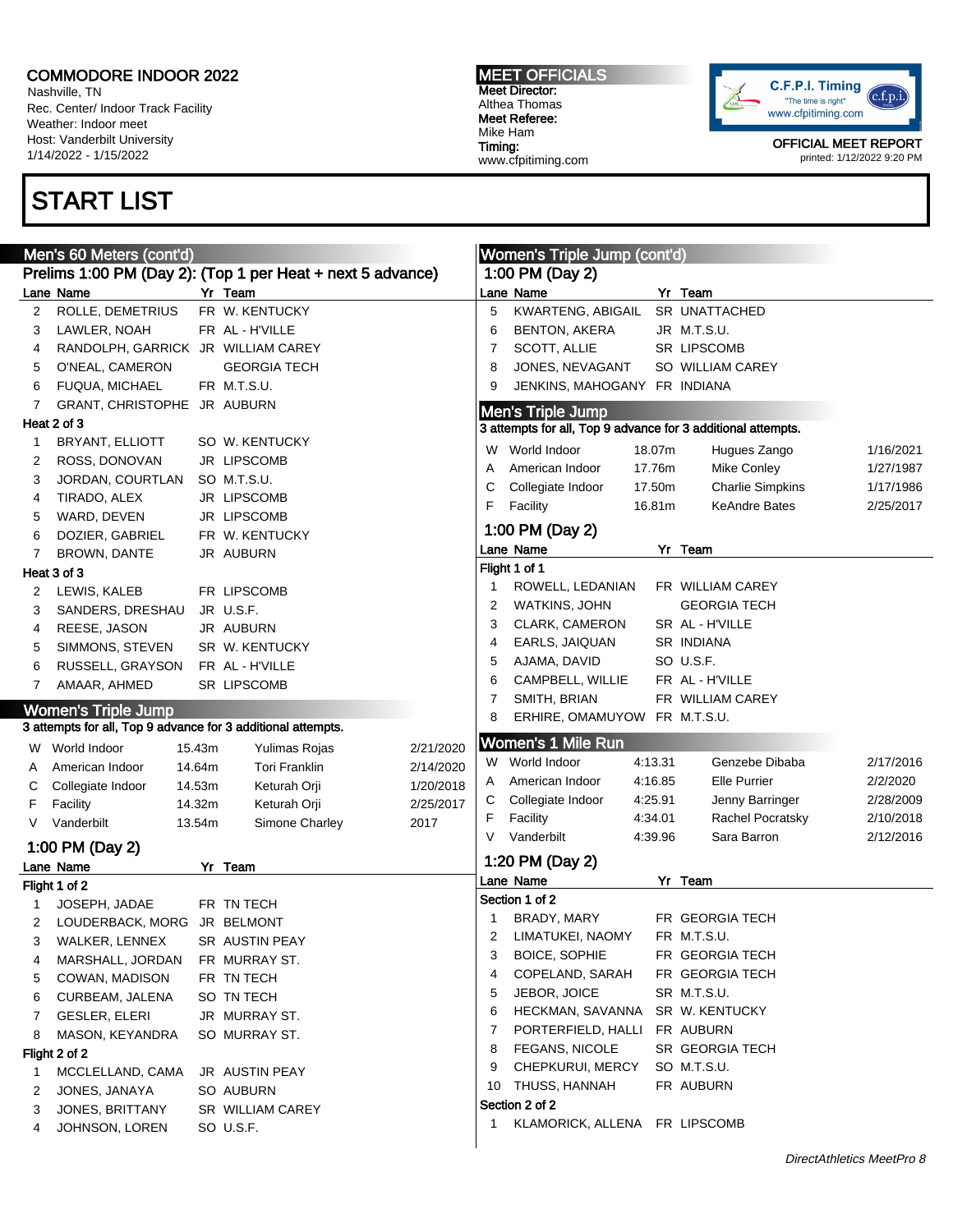Nashville, TN Rec. Center/ Indoor Track Facility Weather: Indoor meet Host: Vanderbilt University 1/14/2022 - 1/15/2022

## START LIST

MEET OFFICIALS Meet Director: Althea Thomas Meet Referee: Mike Ham Timing: www.cfpitiming.com



|    | Women's 1 Mile Run (cont'd)   |         |                        |           |    | Men's 1 Mile Run (cont'd)                                    |        |                       |           |
|----|-------------------------------|---------|------------------------|-----------|----|--------------------------------------------------------------|--------|-----------------------|-----------|
|    | 1:20 PM (Day 2)               |         |                        |           |    | 1:35 PM (Day 2)                                              |        |                       |           |
|    | Lane Name                     |         | Yr Team                |           |    | Lane Name                                                    |        | Yr Team               |           |
| 2  | GARTER, BROOKE                |         | FR BELMONT             |           | 14 | VANDERKOLK, KEVIN FR BELMONT                                 |        |                       |           |
| 3  | JEBOR, FRANCISCA              |         | SO M.T.S.U.            |           |    | <b>Women's Shot Put</b>                                      |        |                       |           |
| 4  | HUMPHRY, ZARRA                |         | SO MURRAY ST.          |           |    | 3 attempts for all, Top 9 advance for 3 additional attempts. |        |                       |           |
| 5  | MILES, DESTINY                |         | FR MURRAY ST.          |           | W  | World Indoor                                                 | 22.50m | Helena Fibingerova    | 2/19/1977 |
| 6  | EVANS, AMIRR                  |         | SO MURRAY ST.          |           | A  | American Indoor                                              | 20.21m | Michelle Carter       | 3/19/2016 |
| 7  | HURT, MADDY                   |         | SR W. KENTUCKY         |           | С  | Collegiate Indoor                                            | 19.56m | <b>Raven Saunders</b> | 3/10/2017 |
| 8  | FILKINS, MIKAYLA              |         | JR AUSTIN PEAY         |           | F  | Facility                                                     | 19.10m | <b>Raven Saunders</b> | 1/14/2017 |
| 9  | VAUGHN, JENNA                 |         | JR W. KENTUCKY         |           | V  | Vanderbilt                                                   | 16.16m | Leslie Vidmar         | 1998      |
| 10 | SECHREST, ASHLEY              |         | FR GEORGIA TECH        |           |    |                                                              |        |                       |           |
|    | Men's 1 Mile Run              |         |                        |           |    | 2:00 PM (Day 2)                                              |        |                       |           |
|    | W World Indoor                | 3:48.45 | Yomif Kejelcha         | 3/3/2019  |    | Lane Name                                                    |        | Yr Team               |           |
| A  | American Indoor               | 3:49.89 | <b>Bernard Lagat</b>   | 2/11/2005 |    | Flight 1 of 2                                                |        |                       |           |
| С  | Collegiate Indoor             | 3:50.39 | Cooper Teare           | 2/12/2021 | 1  | WEIBLE, BAILEY                                               |        | JR AL - H'VILLE       |           |
| F. | Facility                      | 3:55.59 | Suliman, Waleed        | 2/13/2021 | 2  | LOVE, TRINITY                                                |        | FR AUBURN             |           |
|    |                               |         |                        |           | 3  | JOHNSON, CAYLA                                               |        | FR TN TECH            |           |
|    | 1:35 PM (Day 2)               |         |                        |           | 4  | MOYER, OLIVIA                                                |        | FR BELMONT            |           |
|    | Lane Name                     |         | Yr Team                |           | 5  | GANT, HANNAH                                                 |        | SO AL - H'VILLE       |           |
|    | Section 1 of 2                |         |                        |           | 6  | VERSEMAN, JACKLYN SR AUSTIN PEAY                             |        |                       |           |
| 1  | ELLIOTT, JACK                 |         | SO AL - H'VILLE        |           | 7  | RICHARDSON, ANNA                                             |        | FR LIPSCOMB           |           |
| 2  | SHERMAN, MICHAEL              |         | SR W. KENTUCKY         |           | 8  | CREEDON, JESSICA                                             |        | SR VANDERBILT         |           |
| 3  | NYMAN, NICK                   |         | FR GEORGIA TECH        |           | 9  | VANZANDT, RONNI                                              |        | SO AL - H'VILLE       |           |
| 4  | TROXELL, DEDRICK              |         | SR W. KENTUCKY         |           | 10 | HILLYARD, MARIA                                              |        | JR AUSTIN PEAY        |           |
| 5  | MILLER, COLE                  |         | SO GEORGIA TECH        |           | 11 | SIMS, JADA                                                   |        | JR VANDERBILT         |           |
| 6  | LEVENTRY, JOSEPH              |         | JR MONTEVALLO          |           |    | Flight 2 of 2                                                |        |                       |           |
| 7  | KIRKUS, CLAYTON               |         | <b>UNATTACHED</b>      |           | 1  | HUWALT, MAURA                                                |        | SO AUBURN             |           |
| 8  | GREEVES, SCOTT                |         | UTK R.C.               |           | 2  | DECKER, FRANZISKA SO LIPSCOMB                                |        |                       |           |
| 9  | COLLINS, MYLES                |         | FR GEORGIA TECH        |           | 3  | MOORE-JONES, A'VE                                            |        | SR SO. ILLINOIS       |           |
| 10 | <b>BIRNIE, FINN</b>           |         | JR BELMONT             |           | 4  | LOPEZ ARIAS, INES                                            |        | FR W. KENTUCKY        |           |
| 11 | RISSE, BRIAN                  |         | SO LIPSCOMB            |           | 5  | OLADIPO, DIVINE                                              |        | SR VANDERBILT         |           |
| 12 | WILLIAMS, JOSHUA              |         | <b>JR GEORGIA TECH</b> |           | 6  | MCDANIEL, KORI                                               |        | SR AUSTIN PEAY        |           |
| 13 | JAEGER, ZACH                  |         | SO GEORGIA TECH        |           | 7  | BUDWIG, JOCELYNN                                             |        | SO AUBURN             |           |
|    | Section 2 of 2                |         |                        |           | 8  | STUCKER, REBEKAH                                             |        | FR BELMONT            |           |
| 1  | GETA, HABTAMU                 |         | SO M.T.S.U.            |           | 9  | ROBINSON, BRI'YANN JR SO. ILLINOIS                           |        |                       |           |
| 2  | SHAYLOR, SAM                  |         | SR LIPSCOMB            |           | 10 | RAMSEY, JESSICA                                              |        | <b>ADIDAS</b>         |           |
| 3  | GRZYMKOWSKI, HAR              |         | FR BELMONT             |           | 11 | CONLON, KAYLEIGH                                             |        | SR SO. ILLINOIS       |           |
| 4  | COLLIE, REECE                 |         | FR LIPSCOMB            |           |    | 12 BOOTHE, ALLIYA                                            |        | FR U.S.F.             |           |
| 5  | WOLF, JOEL                    |         | FR BELMONT             |           |    | <b>Women's 400 Meters</b>                                    |        |                       |           |
| 6  | CANNIZZARO, CARME FR M.T.S.U. |         |                        |           | W  | World Indoor                                                 | 49.59  | Jamila Kratochvilova  | 3/7/1982  |
| 7  | BARNETTE, KEEGAN              |         | FR W. KENTUCKY         |           | Α  | American Indoor                                              | 50.34  | Kendall Ellis         | 3/10/2018 |
| 8  | PONCE, ALEX                   |         | SO AL - H'VILLE        |           | С  | Collegiate Indoor                                            | 50.34  | Kendall Ellis         | 3/10/2018 |
| 9  | RONO, BRIAN                   |         | JR M.T.S.U.            |           | F  | Facility                                                     | 51.77  | Daina Harper          | 2/24/2017 |
| 10 | ANGLEA, WILL                  |         | FR AL - H'VILLE        |           | V  | Vanderbilt                                                   | 52.75  | Ryan Tolbert          | 1996      |
| 11 | RISSE, JASON                  |         | SO LIPSCOMB            |           |    |                                                              |        |                       |           |
| 12 | ADAMSKI, COREY                |         | FR AL - H'VILLE        |           |    |                                                              |        |                       |           |
| 13 | UNDERWOOD, BENJA SR LIPSCOMB  |         |                        |           |    |                                                              |        |                       |           |
|    |                               |         |                        |           |    |                                                              |        |                       |           |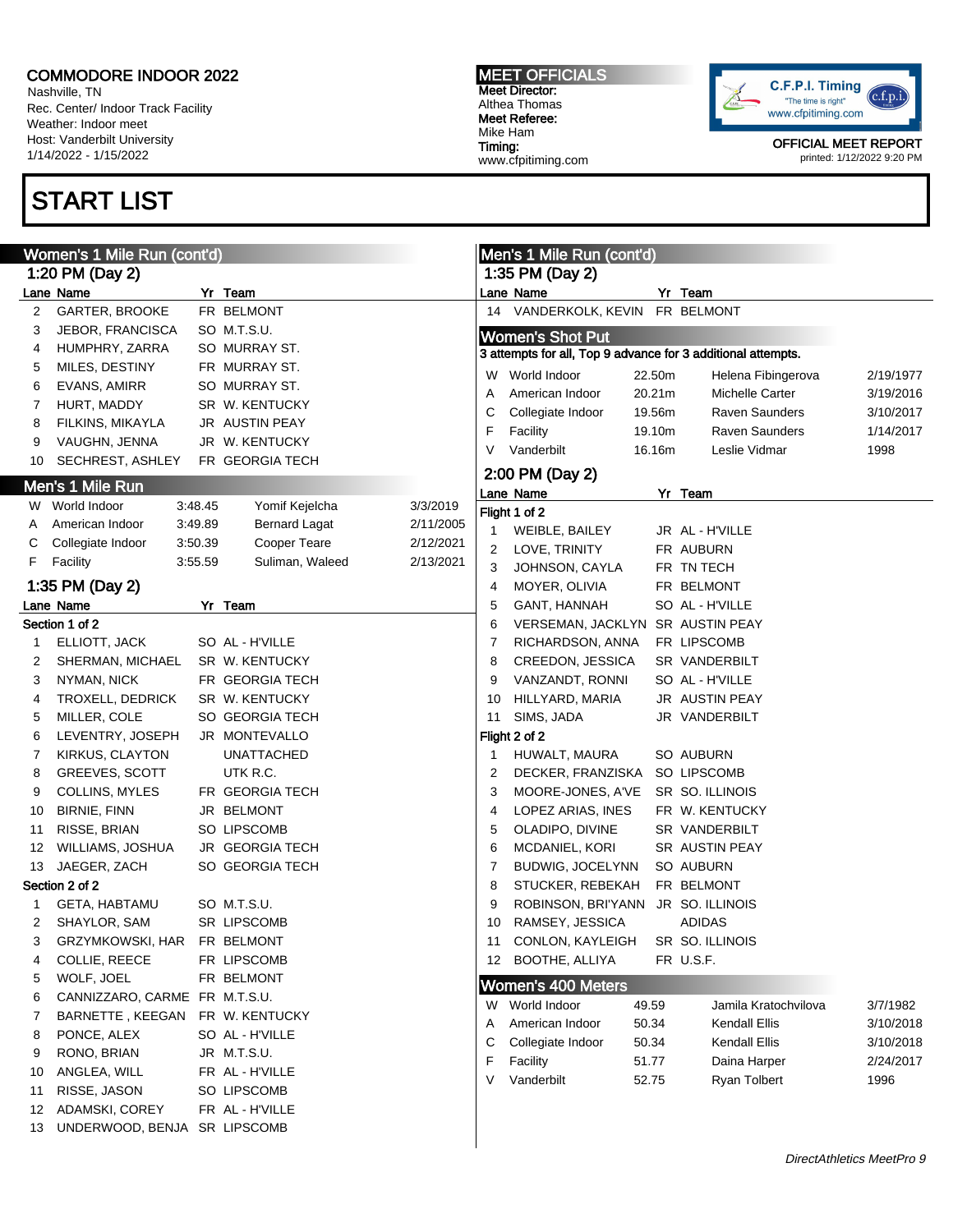Nashville, TN Rec. Center/ Indoor Track Facility Weather: Indoor meet Host: Vanderbilt University 1/14/2022 - 1/15/2022

## START LIST

MEET OFFICIALS Meet Director: Althea Thomas Meet Referee: Mike Ham Timing: www.cfpitiming.com



|    | Women's 400 Meters (cont'd)  |       |                        |           |        | Men's 400 Meters (cont'd)          |                    |                                |           |  |
|----|------------------------------|-------|------------------------|-----------|--------|------------------------------------|--------------------|--------------------------------|-----------|--|
|    | 2:20 PM (Day 2)              |       |                        |           |        | 2:35 PM (Day 2)                    |                    |                                |           |  |
|    | Lane Name                    |       | Yr Team                |           |        | Lane Name                          |                    | Yr Team                        |           |  |
|    | Section 1 of 5               |       |                        |           | 6      | FLYNN, JOHSUA                      |                    | FR M.T.S.U.                    |           |  |
| З  | WILLIAMS, JASMINE            |       | JR WILLIAM CAREY       |           |        | Section 3 of 5                     |                    |                                |           |  |
| 4  | CAMPBELL, BRITTNE            |       | JR AUBURN              |           | 2      | SHEPPARD, ELIJAH                   |                    | JR BELMONT                     |           |  |
| 5  | NYENKE, GLORY                |       | SO M.T.S.U.            |           | 3      | CIUL, CADEN                        |                    | SR AUBURN                      |           |  |
| 6  | ALLERS-LIBURD, ZAH FR U.S.F. |       |                        |           | 4      | SHELBY, JAIDON                     |                    | FR WILLIAM CAREY               |           |  |
|    | Section 2 of 5               |       |                        |           | 5      | AKPEKI, SHEDRACK                   |                    | FR WILLIAM CAREY               |           |  |
| 3  | BANGALA, MARIA               |       | SO MURRAY ST.          |           | 6      | <b>BUCHHEIT, PARKER</b>            |                    | FR GEORGIA TECH                |           |  |
| 4  | <b>BURNETT, CHELSIE</b>      |       | JR AL - H'VILLE        |           |        | Section 4 of 5                     |                    |                                |           |  |
| 5  | TROUPE, LYDIA                |       | SO GEORGIA TECH        |           | 2      | BARNHART, NOAH                     |                    | JR BELMONT                     |           |  |
| 6  | JOHNSON, ALLANA              |       | SR AUSTIN PEAY         |           | 3      | KEMP, DIMITRI                      |                    | FR LIPSCOMB                    |           |  |
|    | Section 3 of 5               |       |                        |           | 4      | CHIRWACHO, COLIN                   |                    | FR AL - H'VILLE                |           |  |
| 2  | ALVARADO, ABIGAIL            |       | FR LIPSCOMB            |           | 5      | DERVIS, JEREMIAH                   |                    | SO AL - H'VILLE                |           |  |
| 3  | NWAJAGU, AMARA               |       | FR TN TECH             |           | 6      | SMITH, BRYSON                      |                    | FR WILLIAM CAREY               |           |  |
| 4  | STEPHEN, ASHLEIGH            |       | FR AUSTIN PEAY         |           |        | Section 5 of 5                     |                    |                                |           |  |
| 5  | CARTER, KIARA                |       | FR LIPSCOMB            |           | 2      | WARNER, JADEN                      |                    | JR W. KENTUCKY                 |           |  |
| 6  | PHILLIPS, KENISHA            |       | SO AUSTIN PEAY         |           | 3      | DASILVA, TEODORO                   |                    | SO W. KENTUCKY                 |           |  |
|    | Section 4 of 5               |       |                        |           | 4      | JONES, ZACH                        |                    | <b>GEORGIA TECH</b>            |           |  |
| 2  | ANDERSON, HANNA              |       | SO LIPSCOMB            |           | 5      | MCCLOUD, TIMOTHY                   |                    | SR AL - H'VILLE                |           |  |
| 3  | DAVIS, AMYAH                 |       | FR MURRAY ST.          |           | 6      | MARTINEZ, ZACK                     |                    | FR W. KENTUCKY                 |           |  |
| 4  | <b>CRAWFORD, REESE</b>       |       | <b>JR GEORGIA TECH</b> |           |        | <b>Women's 800 Meters</b>          |                    |                                |           |  |
| 5  | HODGES, FEJA                 |       | JR WILLIAM CAREY       |           |        | W World Indoor                     |                    |                                | 3/3/2002  |  |
| 6  | STEPHENS, TRENIA             |       | FR TN TECH             |           |        | American Indoor                    | 1:55.82<br>1:58.29 | Jolanda Ceplak<br>Ajee' Wilson |           |  |
|    | Section 5 of 5               |       |                        |           | A      |                                    | 1:58.40            |                                | 2/8/2020  |  |
| 2  | PAYNE, RACHEL                |       | FR W. KENTUCKY         |           | С<br>F | Collegiate Indoor                  |                    | Athing Mu                      | 2/27/2021 |  |
| 3  | BAXTER, JADAJA               |       | FR U.S.F.              |           | V      | Facility                           | 2:02.62            | Jazmine Fray                   | 2/25/2017 |  |
| 4  | HARRIS, CYERRAH              |       | FR MURRAY ST.          |           |        | Vanderbilt                         | 2:04.24            | Courtney Clayton               | 2017      |  |
| 5  | LONG, KENDALL                |       | <b>SR LIPSCOMB</b>     |           |        | 2:50 PM (Day 2)                    |                    |                                |           |  |
| 6  | MATTHEWS, JADEN              |       | FR LIPSCOMB            |           |        | Lane Name                          |                    | Yr Team                        |           |  |
|    | Men's 400 Meters             |       |                        |           |        | Section 1 of 3                     |                    |                                |           |  |
|    | W World Indoor               | 44.52 | Michael Norman         | 3/10/2018 | 1      | PERLAKOWSKI, RILEY FR GEORGIA TECH |                    |                                |           |  |
| A  | American Indoor              | 44.52 | <b>Michael Norman</b>  | 3/10/2018 | 2      | WEEMS, PRESLEY                     |                    | SR AUBURN                      |           |  |
| C  | Collegiate Indoor            | 44.52 | Michael Norman         | 3/10/2018 | 3      | BYRNE, KATHERINE                   |                    | FR GEORGIA TECH                |           |  |
| F. | Facility                     | 44.94 | <b>Fred Kerley</b>     | 2/24/2017 | 4      | CAMPBELL, LAMIAH                   |                    | SO MURRAY ST.                  |           |  |
|    |                              |       |                        |           | 5      | UNTHANK, HALEY                     |                    | SR GEORGIA TECH                |           |  |
|    | 2:35 PM (Day 2)              |       |                        |           | 6      | CANNON, ERIN                       |                    | JR AL - H'VILLE                |           |  |
|    | Lane Name                    |       | Yr Team                |           | 7      | WALKER, ALLIE                      |                    | FR GEORGIA TECH                |           |  |
|    | Section 1 of 5               |       |                        |           | 8      | DIETRICH, JENNIFER                 |                    | SR AUBURN                      |           |  |
| 3  | MILLER, JAMESON              |       | <b>GEORGIA TECH</b>    |           | 9      | SOLEYN, ILENE                      |                    | SO GEORGIA TECH                |           |  |
| 4  | <b>WILSON, DEMONTAE</b>      |       | JR LIPSCOMB            |           |        | Section 2 of 3                     |                    |                                |           |  |
| 5  | IMES, JONATHAN               |       | SR LIPSCOMB            |           | -1     | DIXON, BRITNIE                     |                    | SO TN TECH                     |           |  |
| 6  | GIZZI, MICHAEL               |       | FR AL - H'VILLE        |           | 2      | KNOWLES, JASMINE                   |                    | FR U.S.F.                      |           |  |
|    | Section 2 of 5               |       |                        |           | 3      | WEIST, ABBY                        |                    | FR AL - H'VILLE                |           |  |
| 3  | ONO, CONNOR                  |       | FR M.T.S.U.            |           | 4      | CORTES, SYLVIA                     |                    | JR AL - H'VILLE                |           |  |
| 4  | JONES, DARIEN                |       | FR M.T.S.U.            |           | 5      | LEWIS-HAYNES, LAU                  |                    | FR AUSTIN PEAY                 |           |  |
| 5  | FULLER, QUA'JON              |       | FR BELMONT             |           | 6      | SMITH, MIKAELA                     |                    | SR AUSTIN PEAY                 |           |  |
|    |                              |       |                        |           |        |                                    |                    |                                |           |  |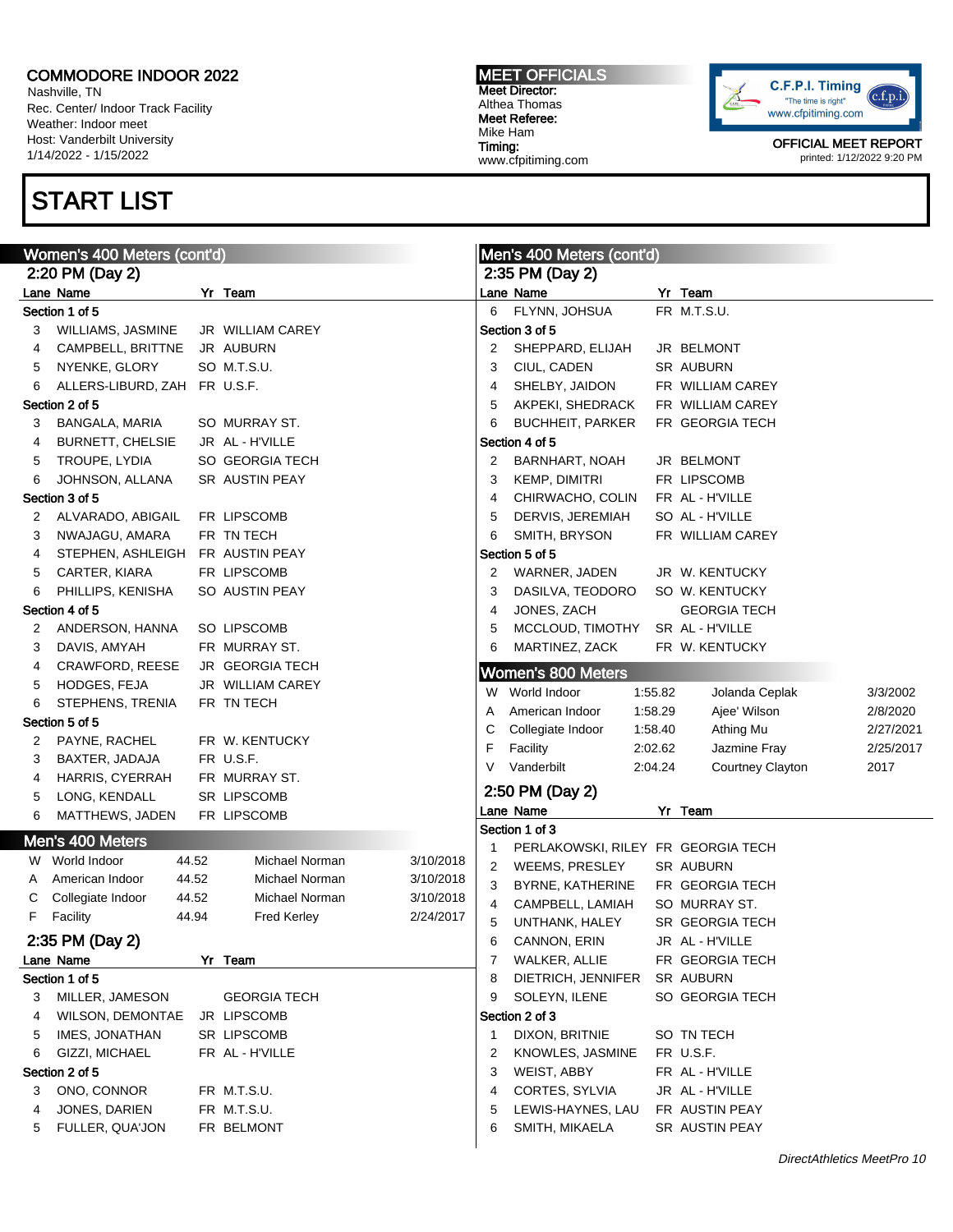Nashville, TN Rec. Center/ Indoor Track Facility Weather: Indoor meet Host: Vanderbilt University 1/14/2022 - 1/15/2022

## START LIST

MEET OFFICIALS Meet Director: Althea Thomas Meet Referee: Mike Ham Timing: www.cfpitiming.com



| Women's 800 Meters (cont'd) |                                                                                             |         |                                                                               |           |                                                              | Women's 3000 Meters (cont'd)                                                                                                                                                                                  |         |                                                                                                                                                                       |           |
|-----------------------------|---------------------------------------------------------------------------------------------|---------|-------------------------------------------------------------------------------|-----------|--------------------------------------------------------------|---------------------------------------------------------------------------------------------------------------------------------------------------------------------------------------------------------------|---------|-----------------------------------------------------------------------------------------------------------------------------------------------------------------------|-----------|
|                             | 2:50 PM (Day 2)                                                                             |         |                                                                               |           |                                                              | 3:20 PM (Day 2)                                                                                                                                                                                               |         |                                                                                                                                                                       |           |
|                             | Lane Name                                                                                   |         | Yr Team                                                                       |           |                                                              | Lane Name                                                                                                                                                                                                     |         | Yr Team                                                                                                                                                               |           |
| 7                           | POWELL, MADELINE                                                                            |         | FR W. KENTUCKY                                                                |           |                                                              | Section 1 of 2                                                                                                                                                                                                |         |                                                                                                                                                                       |           |
| 8                           | <b>FRANCIS, JADEN</b>                                                                       |         | FR U.S.F.                                                                     |           | $\mathbf{1}$                                                 | MORITZ, CLAIRE                                                                                                                                                                                                |         | <b>JR GEORGIA TECH</b>                                                                                                                                                |           |
| 9                           | CUNNINGHAM, CAITLI SR M.T.S.U.                                                              |         |                                                                               |           | 2                                                            | CHEPKEMEI, EUSILA                                                                                                                                                                                             |         | SR M.T.S.U.                                                                                                                                                           |           |
|                             | Section 3 of 3                                                                              |         |                                                                               |           | 3                                                            | EARWOOD, KATY                                                                                                                                                                                                 |         | FR GEORGIA TECH                                                                                                                                                       |           |
| 1                           | MARSHALL, QUANISH JR M.T.S.U.                                                               |         |                                                                               |           | 4                                                            | HECKMAN, SAVANNA                                                                                                                                                                                              |         | SR W. KENTUCKY                                                                                                                                                        |           |
| 2                           | HOWARD, MOLLY                                                                               |         | <b>SR AUSTIN PEAY</b>                                                         |           | 5                                                            | PACURARIU-NAGY, H                                                                                                                                                                                             |         | FR TN TECH                                                                                                                                                            |           |
| 3                           | GOEBEL, CASSIDY                                                                             |         | FR MURRAY ST.                                                                 |           | 6                                                            | KIMUTAI, RUTH                                                                                                                                                                                                 |         | FR MURRAY ST.                                                                                                                                                         |           |
| 4                           | THOME, MADISON                                                                              |         | SO AL - H'VILLE                                                               |           | 7                                                            | GALARZA, LIZ                                                                                                                                                                                                  |         | <b>JR GEORGIA TECH</b>                                                                                                                                                |           |
| 5                           | MATA, NIKKI                                                                                 |         | JR AL - H'VILLE                                                               |           | 8                                                            | CHEPKORIR, RAHAB                                                                                                                                                                                              |         | SO TN TECH                                                                                                                                                            |           |
| 6                           | HUMPHRY, ZARRA                                                                              |         | SO MURRAY ST.                                                                 |           | 9                                                            | PACER, SARA                                                                                                                                                                                                   |         | SO AUBURN                                                                                                                                                             |           |
| 7                           | HARTOIN, SYDNEY                                                                             |         | FR AUSTIN PEAY                                                                |           | 10                                                           | KETTLE, ABBY                                                                                                                                                                                                  |         | <b>JR GEORGIA TECH</b>                                                                                                                                                |           |
| 8                           | <b>CESNIK, TINA</b>                                                                         |         | SR TN TECH                                                                    |           | 11                                                           | <b>WRIGHT, DANIELLE</b>                                                                                                                                                                                       |         | JR MURRAY ST.                                                                                                                                                         |           |
|                             | Men's 800 Meters                                                                            |         |                                                                               |           | 12                                                           | FEGANS, ERIN                                                                                                                                                                                                  |         | FR GEORGIA TECH                                                                                                                                                       |           |
|                             | W World Indoor                                                                              | 1:42.67 | Wilson Kipketer                                                               | 3/9/1997  |                                                              | Section 2 of 2                                                                                                                                                                                                |         |                                                                                                                                                                       |           |
| A                           | American Indoor                                                                             | 1.44.21 | Donavan Brazier                                                               | 2/8/2021  | $\mathbf{1}$                                                 | HURT, MADDY                                                                                                                                                                                                   |         | SR W. KENTUCKY                                                                                                                                                        |           |
| С                           | Collegiate Indoor                                                                           | 1:44.84 | Paul Ereng                                                                    | 3/4/1989  | 2                                                            | URSPRUNG, CAROLIN JR AL - H'VILLE                                                                                                                                                                             |         |                                                                                                                                                                       |           |
| F.                          | Facility                                                                                    | 1:45.92 | Michael Saruni                                                                | 1/13/2018 | 3                                                            | ALLIE, MADISON                                                                                                                                                                                                |         | JR LIPSCOMB                                                                                                                                                           |           |
|                             |                                                                                             |         |                                                                               |           | 4                                                            | DASSOW, CLAUDIA                                                                                                                                                                                               |         | SO AL - H'VILLE                                                                                                                                                       |           |
|                             | 3:05 PM (Day 2)                                                                             |         |                                                                               |           | 5                                                            | <b>WILSON, KAYLEE</b>                                                                                                                                                                                         |         | FR LIPSCOMB                                                                                                                                                           |           |
|                             | Lane Name                                                                                   |         | Yr Team                                                                       |           | 6                                                            | <b>CREVISTON, EMMA</b>                                                                                                                                                                                        |         | JR MURRAY ST.                                                                                                                                                         |           |
|                             | Section 1 of 2                                                                              |         |                                                                               |           | 7                                                            | CLAYTON, KALLIOPE                                                                                                                                                                                             |         | FR LIPSCOMB                                                                                                                                                           |           |
| 1                           | TRUITT, ZACK                                                                                |         | FR GEORGIA TECH                                                               |           | 8                                                            | VAUGHN, JENNA                                                                                                                                                                                                 |         | JR W. KENTUCKY                                                                                                                                                        |           |
| 2                           | MORLEY, DALTON                                                                              |         | SR U.S.F.                                                                     |           | 9                                                            | HALL, GRACIE                                                                                                                                                                                                  |         | FR LIPSCOMB                                                                                                                                                           |           |
| 3                           | CHERONO, CHRIS                                                                              |         | FR GEORGIA TECH                                                               |           | 10                                                           | MARTIN, SARA                                                                                                                                                                                                  |         | SR AUSTIN PEAY                                                                                                                                                        |           |
| 4                           | BRIDGEWATER, JUST JR U.S.F.                                                                 |         |                                                                               |           | 11                                                           | MOODY, MADDIE                                                                                                                                                                                                 |         | SO LIPSCOMB                                                                                                                                                           |           |
| 5                           | BLOODWORTH, MAC                                                                             |         | FR GEORGIA TECH                                                               |           | 12                                                           | FILKINS, MIKAYLA                                                                                                                                                                                              |         | JR AUSTIN PEAY                                                                                                                                                        |           |
| 6                           | PHILLIPS, BRANDON                                                                           |         | <b>UNATTACHED</b>                                                             |           |                                                              | Men's 3000 Meters                                                                                                                                                                                             |         |                                                                                                                                                                       |           |
| 7                           | THOMAS, ALEX                                                                                |         | FR GEORGIA TECH                                                               |           |                                                              | W World Indoor                                                                                                                                                                                                | 7:24.90 | Daniel Komen                                                                                                                                                          | 2/6/1998  |
| 8                           | FULTZ, HARRISON                                                                             |         | SO GEORGIA TECH                                                               |           | A                                                            | American Indoor                                                                                                                                                                                               | 7:32.43 | <b>Bernard Lagat</b>                                                                                                                                                  | 2/17/2007 |
|                             | Section 2 of 2                                                                              |         |                                                                               |           | С                                                            | Collegiate Indoor                                                                                                                                                                                             | 7:38.59 | Allistair Cragg                                                                                                                                                       | 2/14/2004 |
| 1                           | KRAIMER, TREY                                                                               |         | FR W. KENTUCKY                                                                |           | F                                                            | Facility                                                                                                                                                                                                      | 7:46.72 | Jeff See                                                                                                                                                              | 2/12/2016 |
| 2                           | COOK, MITCHELL                                                                              |         | SO AL - H'VILLE                                                               |           |                                                              |                                                                                                                                                                                                               |         |                                                                                                                                                                       |           |
| 3                           | EDDY, JORDAN                                                                                |         | FR W. KENTUCKY                                                                |           |                                                              | 3:35 PM (Day 2)                                                                                                                                                                                               |         |                                                                                                                                                                       |           |
| 4                           | KNOX, NATHAN                                                                                |         | FR AL - H'VILLE                                                               |           |                                                              | Lane Name                                                                                                                                                                                                     |         | Yr Team                                                                                                                                                               |           |
|                             |                                                                                             |         |                                                                               |           |                                                              |                                                                                                                                                                                                               |         |                                                                                                                                                                       |           |
|                             |                                                                                             |         |                                                                               |           |                                                              |                                                                                                                                                                                                               |         |                                                                                                                                                                       |           |
|                             |                                                                                             |         |                                                                               |           |                                                              |                                                                                                                                                                                                               |         |                                                                                                                                                                       |           |
|                             |                                                                                             |         |                                                                               |           |                                                              |                                                                                                                                                                                                               |         |                                                                                                                                                                       |           |
|                             |                                                                                             |         |                                                                               |           |                                                              |                                                                                                                                                                                                               |         |                                                                                                                                                                       |           |
|                             | Women's 3000 Meters                                                                         |         |                                                                               |           |                                                              |                                                                                                                                                                                                               |         |                                                                                                                                                                       |           |
| W                           | World Indoor                                                                                | 8:23.72 | <b>Meseret Defar</b>                                                          | 2/3/2007  |                                                              |                                                                                                                                                                                                               |         |                                                                                                                                                                       |           |
| Α                           | American Indoor                                                                             | 8:25.70 | Karissa Schweizer                                                             | 2/27/2020 |                                                              |                                                                                                                                                                                                               |         |                                                                                                                                                                       |           |
| С                           | Collegiate Indoor                                                                           | 8:41.60 | Karissa Schweizer                                                             | 2/3/2018  |                                                              |                                                                                                                                                                                                               |         |                                                                                                                                                                       |           |
| F                           | Facility                                                                                    | 8:57.78 | Lauren Paquette                                                               | 2/12/2016 |                                                              |                                                                                                                                                                                                               |         |                                                                                                                                                                       |           |
| V                           | Vanderbilt                                                                                  | 9:21.05 | Liz Anderson                                                                  | 2014      |                                                              |                                                                                                                                                                                                               |         |                                                                                                                                                                       |           |
| 5<br>6<br>7<br>8<br>9       | WOMACK, WYATT<br>BARNETTE, KEEGAN<br><b>BYRUM, LUKE</b><br>KACHADORIAN, JACO<br>BYRUM, ZACH |         | JR BELMONT<br>FR W. KENTUCKY<br>FR M.T.S.U.<br>SO AL - H'VILLE<br>FR M.T.S.U. |           | 1<br>$\overline{2}$<br>3<br>4<br>5<br>6<br>7<br>8<br>9<br>10 | Section 1 of 2<br>KINNANE, RYAN<br><b>BISHOP, JACOB</b><br>RUFFING, BEN<br>HIGINBOTHAM, JOHN<br>ANDERSON, ALLAN<br>CRAGIN, JAMES<br>SMITH, DOMINIC<br>DAY, JAY<br><b>BEDICS, CARSON</b><br><b>BOYS, CALEB</b> |         | SO AUBURN<br>SR AL - H'VILLE<br>SR LIPSCOMB<br>FR GEORGIA TECH<br>SO AL - H'VILLE<br>JR GEORGIA TECH<br>UNATTACHED<br>SR AL - H'VILLE<br>SO AUBURN<br>SO AL - H'VILLE |           |